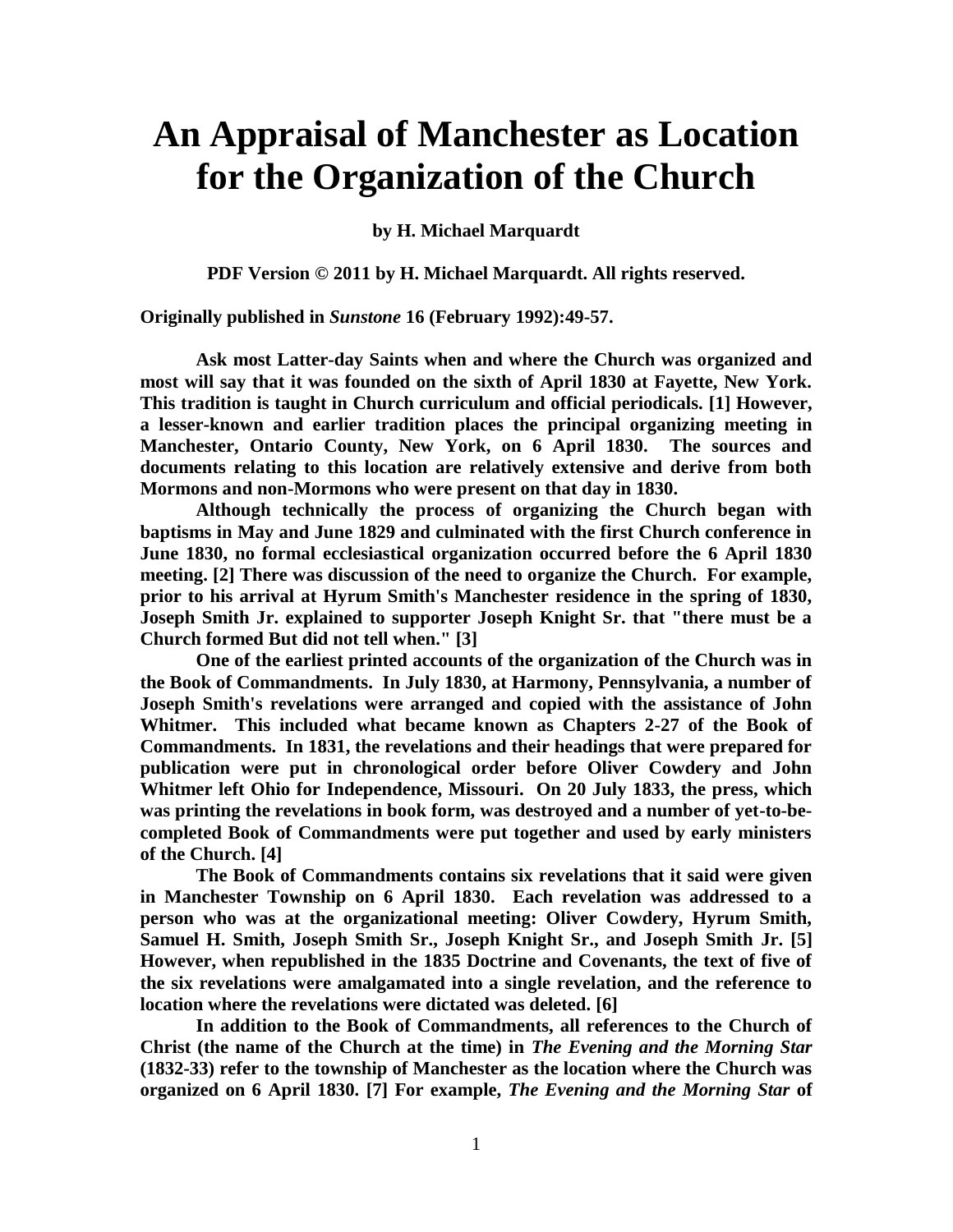**April 1833 reported: "Soon after the book of Mormon came forth, containing the fulness of the gospel of Jesus Christ, the church was organized on the sixth of April, in Manchester; soon after, a branch was established in Fayette, and the June following, another in Colesville, New York."[8]**

**As to the identity of the six members present [9] at this foundational meeting, two early lists made in 1842-43 exist, but there may have been no actual roll call made at the time, and the names on the lists have slight variations. Brigham Young identifies "The names of thouse [sic] present at the organization" on 6 April 1830 as Joseph Smith Sr., Orrin Rockwell, Joseph Smith Jr., Hyrum Smith, Samuel H. Smith, and Oliver Cowdery. [10] In** *Mormonism in All Ages* **(1842), the list includes Joseph Smith Sr., Hyrum Smith, Samuel H. Smith, Oliver Cowdery, Joseph Knight Sr., and Joseph Smith Jr. [11] This list is essentially the same as Young's except that Joseph Knight Sr. is mentioned in place of Orrin Rockwell. By Knight's own account, we know he was there, but he had not been baptized at the time. Knight said that at this meeting Joseph Smith Jr. received a revelation for the group. Knight recalled, "They all kneeled down and prayed" and Joseph Jr. "ex[h]orted them to Be faithfull in all things." [12] The names mentioned in Joseph Smith's manuscript history of the Church included Joseph Smith Jr., Oliver Cowdery, Joseph Smith Sr., Lucy Smith, Martin Harris, and a member of the Rockwell family, Sarah Rockwell.**

**It is unlikely that Lucy Smith or Sarah Rockwell would be counted as one of the original six even though they were present. More likely, the six original members were Joseph Smith Jr., Oliver Cowdery, Hyrum Smith, Samuel H. Smith (these four members had been baptized in 1829), Joseph Smith Sr., and Martin Harris (who were baptized the day the Church was organized). [13]**

**Years later, around 1858, a number of lists of those who were baptized in May-June 1829 and/or reported to have been present at the 6 April meeting were compiled and discussed by members of the LDS church. [14] These lists usually included the names of Joseph Smith Jr., Oliver Cowdery, and Hyrum Smith. These compilations were initiated over twenty-five years after the foundational meeting. Since there are no minutes of the meeting held on 6 April, it may be helpful to reconstruct some of the events.**

**Lucy Mack Smith mentions in her history that in 1829 her family had moved out of the frame house, which belonged to Lemuel Durfee and his heirs, and went back into their previous log house in the township of Manchester where Hyrum Smith and his family had been living. [15] In this building, Oliver Cowdery prepared the Book of Mormon printer's manuscript in 1829-30 and here individuals visited the Smith family until the Smiths moved to Waterloo, NY in the fall of 1830. Thus, according to William Smith, the location of the organization meeting of the Church was at Hyrum Smith's "small log-house" in Manchester. [16] Circumstantial evidence places Hyrum Smith in the Palmyra, Manchester, vicinity on 7 April 1830. Hyrum Smith signed a note to Levi Daggett (of Palmyra) "dated 7th April, 1830 for \$20.07," which showed that he was in the area the day following the Church's organization. [17]**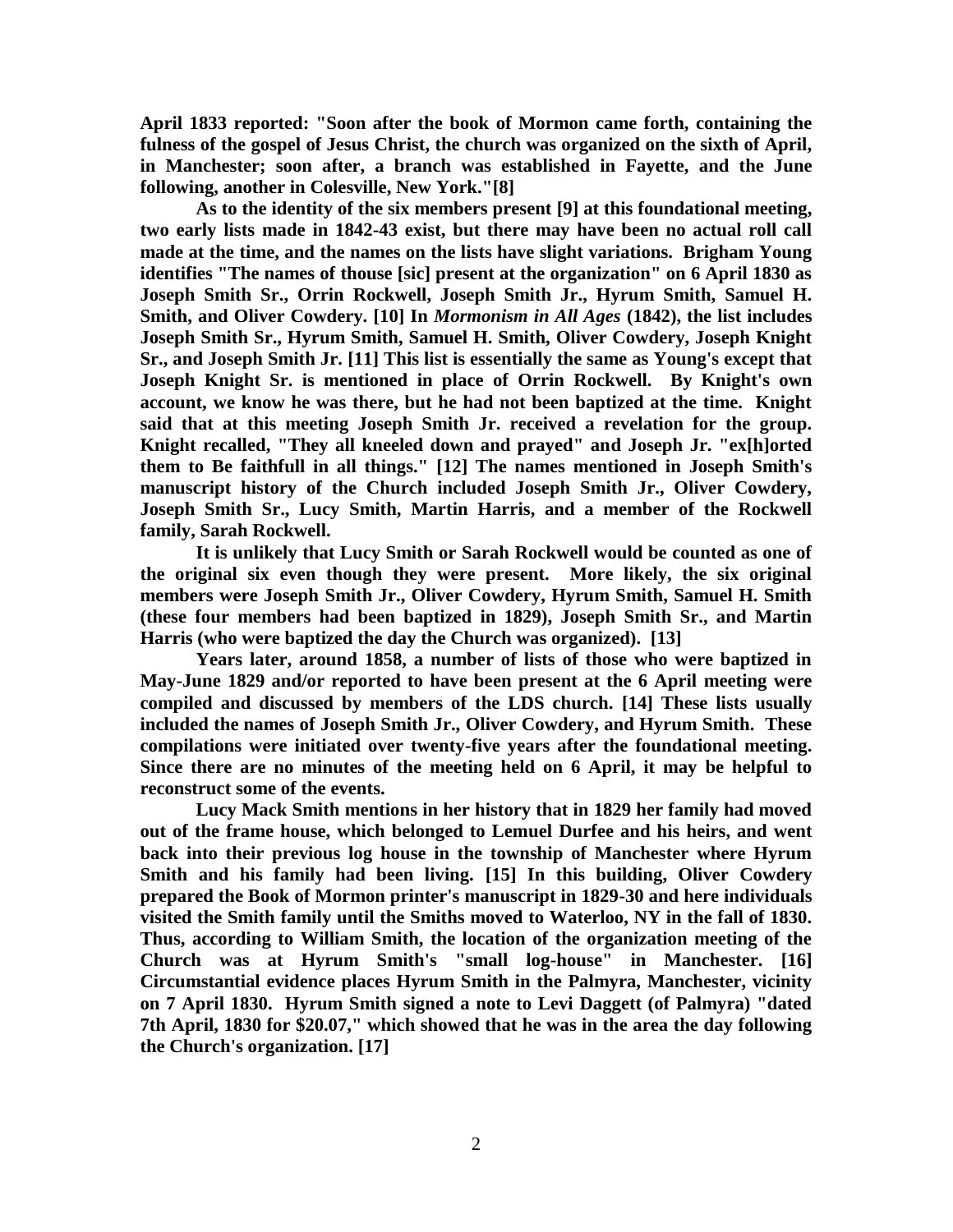**Lucy Smith fondly remembered the baptisms of her husband Joseph Sr. and Book of Mormon financier Martin Harris on 6 April, noting that**

**in the spring Joseph [Jr.] came up and preached to us after Oliver got throu[g]h with the Book [my] Husband and and [sic] Martin Harris was ba[p]tized. Joseph stood on the shore when his father came out of the water and as he took him by the hand, he cried out, Oh! my God I have lived to see my father baptized into the true church of Jesus Christ and he covered his face in his father[']s bosom and wept aloud for joy, as did Joseph of old when he beheld his father coming up into the land of Egypt, this took plaace [sic] on the sixth of April 1830, the day on which the church was organized. [18]**

**Although Lucy does not allude to her own baptism that same day, Manchester resident C. R. Stafford does. [19]**

**Joseph Knight Sr., a friend of the Smith family, transported Joseph Smith Jr. from Harmony, Pennsylvania, to the residence of Joseph's father and brother Hyrum in Manchester. Knight described the baptism and his visit of several days:**

**Now in the Spring of 1830 I went with my Team and took Joseph out to Manchester to his Father. . . . I stay[e]d a few Days wa[i]ting for some Books [of Mormon] to Be Bound. Joseph said there must Be a Church B[u]iltup. I had Be[e]n there several Days. Old Mr Smith and Martin Harris Come forrod [forward] to Be Babtise[d] for the first. They found a place in a lot a small Stream ran thro and they ware Babtized in the Evening Because of persecution. They went forward and was Babtized Being the first I saw Babtized in the new and everlasting Covenant. [20]**

**A number of persons from the Manchester area also related the first baptisms at the Church organization. C. R. Stafford, a neighbor of the Smiths, recalled that as a young man he "saw old Jo Smith [Sr.], his wife and Mrs [Sarah W.] Rockwell baptized by prophet Jo Smith." [21] Unfortunately, it is not entirely clear who performed the baptisms: Joseph Jr., Oliver Cowdery, or both of them. Martin Harris remarked that at least he was not baptized "untill the church Was organised by Joseph Smith the Prophet then I Was Babtised by the Hands of Oliver Cowdery." [22]**

**Manchester area resident Benjamin Saunders, another friend of the Smiths, remembered the "Smiths held meetings at their house. I was there when they first baptized. Oliver Cowd[e]ry did the baptizing. Old brother Smith was baptized at that time and I think old Mrs Rockwell." [23]**

**The place of baptism was in Crooked Brook, a stream in the northwest lot of Manchester township running past the Smith residence to Palmyra. Joseph Knight Sr., a resident of Colesville, New York, mentioned that the baptisms occurred in "a small Stream." [24] Tradition has it that the Smiths damned up Crooked Brook (later Hathaway Creek) in order to have enough water to baptize Joseph Smith Sr.,**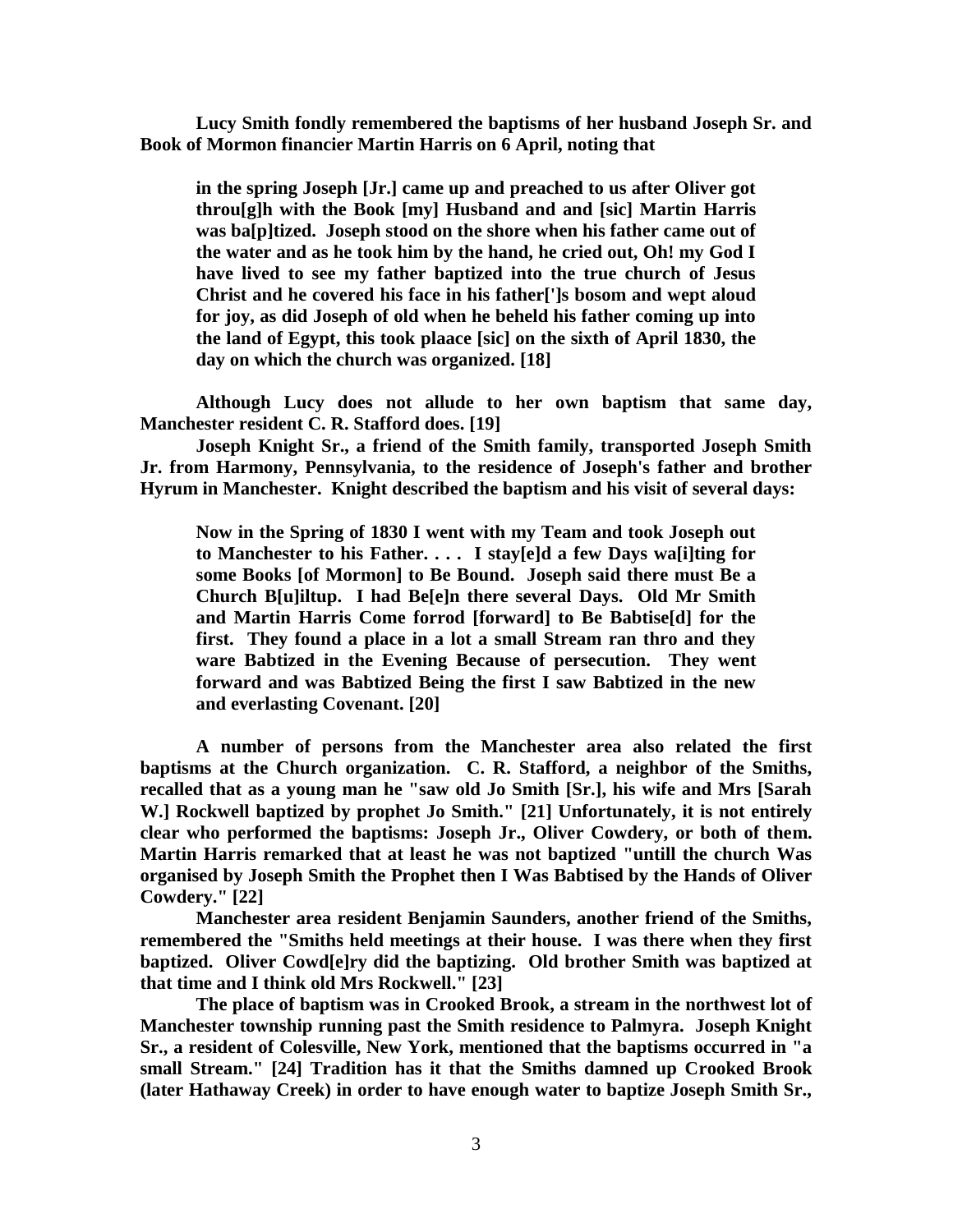**Martin Harris, Lucy Mack Smith, and Sarah Rockwell. [25]** *A History of Ontario County, New York and Its People* **mentions this stream: "Crooked brook, of Mormon fame, runs through the northwest part of the town, and it was in the waters of this stream that the Mormons baptized their early Saints. Dr. Stafford, an old resident of the village of Manchester, was present at the first baptism." [26] The Stafford and Rockwell families were residents of the township of Manchester and lived within a mile of the Smith house. [27] With the baptisms and confirmations on 6 April, the Church was organized in Manchester and those baptized became members of the Manchester church (branch).**

**In 1839, when Joseph Smith Jr. and scribe James Mulholland compiled the opening portion of his history, he recorded that the organization took place at Father Whitmer's house (Peter Whitmer Sr. lived in the township of Fayette) and that a revelation (now Doctrine and Covenants 21) was also received there. [28] This record was chronologically incorrect since the meetings at the Whitmer home in Fayette, New York, occurred after the 6 April meeting in Manchester. Except for the wording "about the same time" in Joseph Smith's history, his description fits those of his mother's, C. R. Stafford's, Benjamin Saunders's, and Joseph Knight Sr.'s. As published in 1842, Joseph Smith recalls, "Several persons who had attended the above meeting [6 April 1830], became convinced of the truth and came forward shortly after, and were received into the Church; among the rest, my own father and mother were baptized to my great joy and consolation, and about the same time, Martin Harris and A. [sic] Rockwell." [29]**

**James Mulholland, Smith's scribe for this portion of his history, wrote the following at the bottom of pages nine and ten of the 1839 draft: "Father Smith[,] Martin Harris baptized this evening 6th April. Mother Smith & Sister Rockwell 2 or 3 days afterward." [30] On the next page he recorded: "Several persons who attended this meeting, but who had not as yet been baptized, came forward shortly after. . . . Among the rest Father Smith, Martin Harris[,] Mother Smith." [31] The manuscript version behind the** *Times and Seasons* **edition of the "History of Joseph Smith" included the words, "among the rest My own Father and Mother were baptized to my great joy and consolation, and about the same time, Martin Harris and a [blank space] Rockwell," omitting a name or initial altogether. [32]**

**The words "about the same time" are not as precise as the earlier history draft. Father Smith was baptized on 6 April as was Martin Harris. Curiously, while the final version poorly recounts the events, the earlier even less-consistent draft reported that Mother Smith was baptized "2 or 3 days afterward," and the very next page reported that the baptism occurred at the same time as Father Smith's and Martin Harris's. But Sister Rockwell's name was not included among the other three persons who were baptized. The manuscript version from which the**  *Times and Seasons* **printing comes includes only the last name "Rockwell," evidently referring to Sarah Rockwell. At a later time the name "Orrin Porter" was added in the blank space by someone other than James Mulholland after the** *Times and Seasons* **printing in November 1842. But it is clear Joseph Sr. and Lucy Smith were baptized in Manchester along with Martin Harris and Sarah Rockwell. Stafford and Saunders witnessed this.**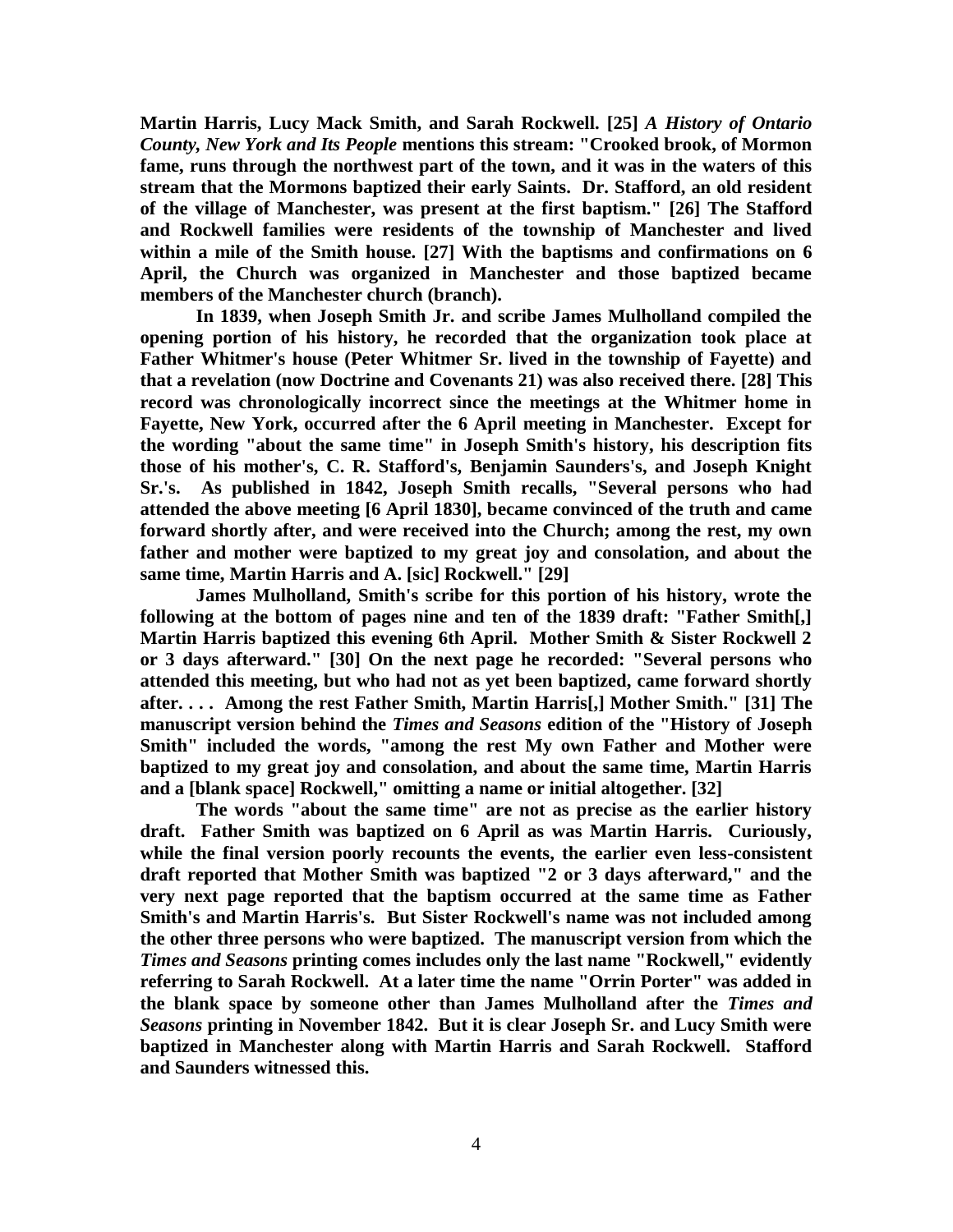## **TIMELINE FOR NEW YORK**

| Palmyra, New York<br><b>26 March 1830</b>         | <b>Wayne Sentinel advertises the Book of</b><br><b>Mormon</b> for sale                                                                                                                                                                                                                          |
|---------------------------------------------------|-------------------------------------------------------------------------------------------------------------------------------------------------------------------------------------------------------------------------------------------------------------------------------------------------|
| <b>Manchester, New York</b><br>[26-31] March 1830 | <b>Joseph Smith arrives in Manchester with</b><br><b>Joseph Knight Sr.</b><br><b>Revelation for Martin Harris</b>                                                                                                                                                                               |
| <b>6 April 1830</b>                               | <b>Church of Christ is organized</b><br><b>Six revelations received</b><br><b>Oliver Cowdery ordained an elder</b><br>Joseph Smith Jr. ordained an elder, also<br>a prophet and seer, by Oliver Cowdery<br>Joseph Smith Sr., Lucy Mack Smith, Martin Harris,<br>and Sarah Rockwell are baptized |
| <b>Fayette, New York</b><br>11-16 April 1830      | <b>Fayette branch of Church is established</b><br>Revelation is received on individuals who had been<br>baptized in another Christian church<br><b>Oliver Cowdery delivers first public discourse</b><br><b>Baptisms are performed</b>                                                          |
| <b>18 April 1830</b>                              | <b>Baptisms are performed</b>                                                                                                                                                                                                                                                                   |
| <b>9 June 1830</b>                                | <b>First conference of Church is held</b><br>Articles and Covenants are presented to Church<br><b>Baptisms are performed</b>                                                                                                                                                                    |

**Joseph Knight Sr., who brought Joseph Jr. in his wagon to Manchester at the end of March 1830, also witnessed Joseph's joy, also described by Lucy Smith, when her husband was baptized at Manchester:**

**There was one thing I will mention that evening that old Brother Smith and Martin Harris was Babtised. Joseph was fil[le]d with the Spirit to a grate Degree to see his Father and Mr Harris that he had Bin [been] with so much he Bast [burst] out with greaf and Joy and seamed as tho the world Could not hold him. He went out into the Lot and appear[e]d to want to git out of site of every Body and would sob and Crie and seamed to Be so full that he could not live. Oliver and I went after him and Came to him and after a while he Came in. But he was the most wrot upon that I ever saw any man. But his joy seemed to Be full. [33]**

**Clearly, his joy resulted from the baptisms of Martin Harris and Joseph Smith Sr., which Lucy Smith placed on 6 April.**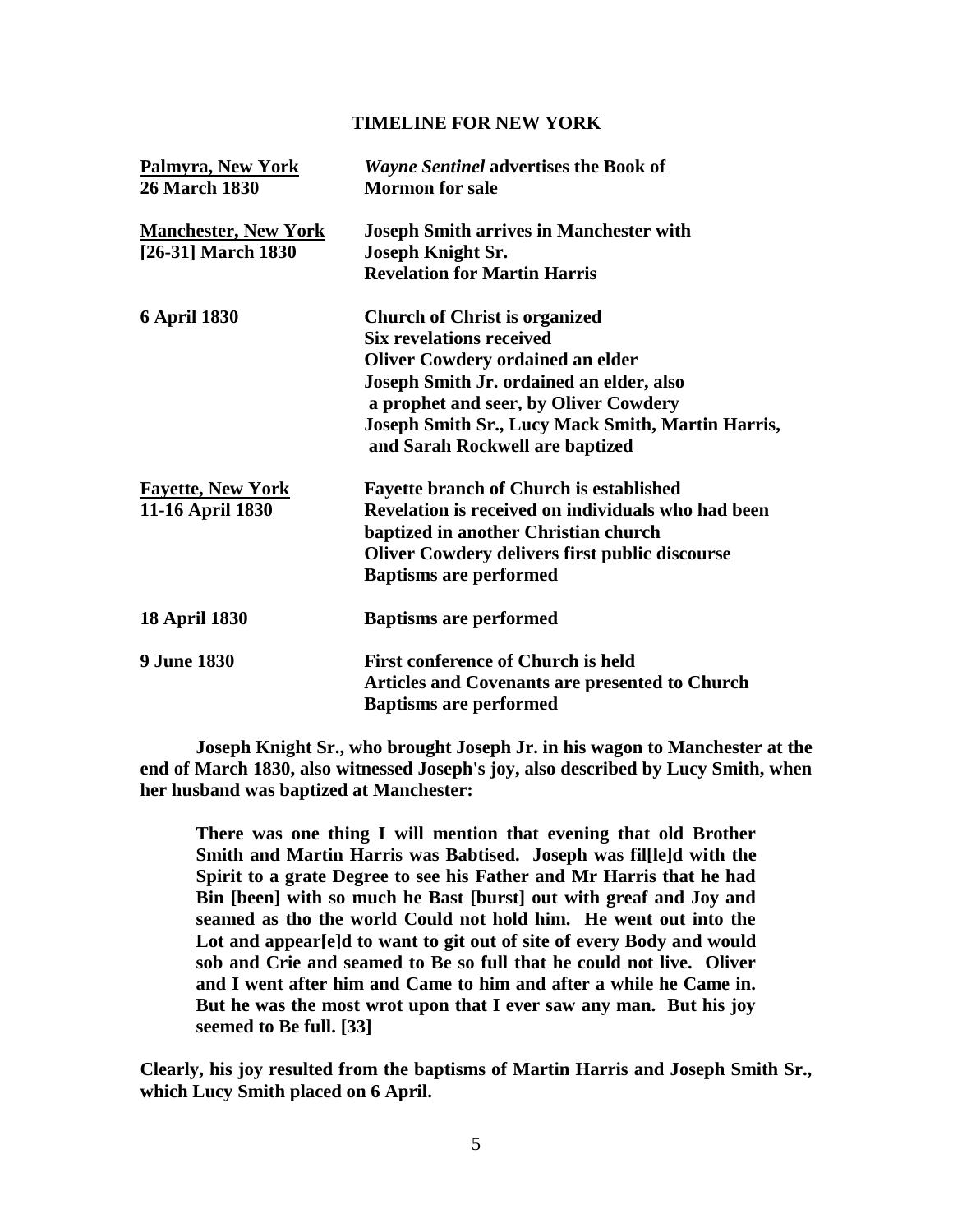**Also on 6 April a revelatory message was given at Manchester instructing Joseph Jr. to proceed with the first ordinations in the new church. It stated that there should be a record kept in the Church calling Smith "a seer, a translator, a prophet, an apostle of Jesus Christ, an elder of the church. . . . Wherefore, it behooveth me, that he should be ordained by you, Oliver, mine apostle; This being an ordinance unto you, that you might be an elder unto this church of Christ, bearing my name." [34]**

**It is clear Joseph Jr. ordained Oliver Cowdery an elder and Cowdery ordained Joseph Smith a seer, translator, prophet, apostle, and first elder in the Church of Christ. From the day the Church was organized and Joseph Smith Jr. was ordained, the source of authority in the Church came from the hands of Smith. Joseph Jr. stated: "I then laid my hands upon Oliver Cowdery and ordained him an Elder of the `Church of Jesus Christ of Latter Day Saints,' after which he ordained me also to the office of an Elder of said Church." [35] Joseph and Oliver thus became the first and second elders on 6 April 1830.**

**Joseph Knight Sr., who was at the Smith home in Manchester, was present when this revelation was received. He wrote: "On the sixth Day of April 1830 he Begun the Church with six members and received the following Revelation[,] Book of Covenants [1835 edition,] Page 177. They all kneeld down and prayed and Joseph gave them instructions how to B[u]ild up the Church and ex[h]orted them to Be faithful in all things for this is the work of God." [36]**

**Joseph Smith Jr.'s ordination as prophet and seer was the highlight ordinance on the day of the Church's organization. William E. McLellin, who visited Oliver Cowdery in July 1847, recorded the following: "While I was on a visit with O. Cowdery, during the past summer, I asked him, to what did you ordain Joseph on the 6th of April, 1830? He answered, I ordained him to be a Prophet, Seer, &c., just as the revelation says." [37]**

**This same revelation stated firmly the Church's organization: "Which church was organized and established in the year of our Lord eighteen hundred and thirty, in the fourth month, and on the sixth day of the month, which is called April." [38] This is the same revelation Joseph Knight Sr. clearly remembered being received when he was present at the Smiths' cabin in Manchester.**

**Accounts that place the Church's organization in Fayette, New York, first appear later than the Manchester sources and conflict with eyewitnesses to the Manchester narratives. The earliest instance of Fayette, New York, being cited as the location of the organization meeting occurred four years later in Kirtland, Ohio. The May 1834 edition of** *The Evening and the Morning Star* **contains probably the earliest reference to Fayette as the location of the 6 April events. The change in location appears in the minutes of an "Elders of the church of Christ" conference held on 3 May 1834, at which Joseph Smith Jr. and Oliver Cowdery were present together with Frederick G. Williams, Sidney Rigdon, and Newel K. Whitney, who were the leading elders of the Church and members of the Kirtland United Firm. The minutes report that it was decided that the Church should be known thereafter by the name The Church of the Latter Day Saints. The minutes also stated that the "church was organized in the township of Fayette, Seneca county, New-York, on the 6th of April, A.D. 1830." [39]**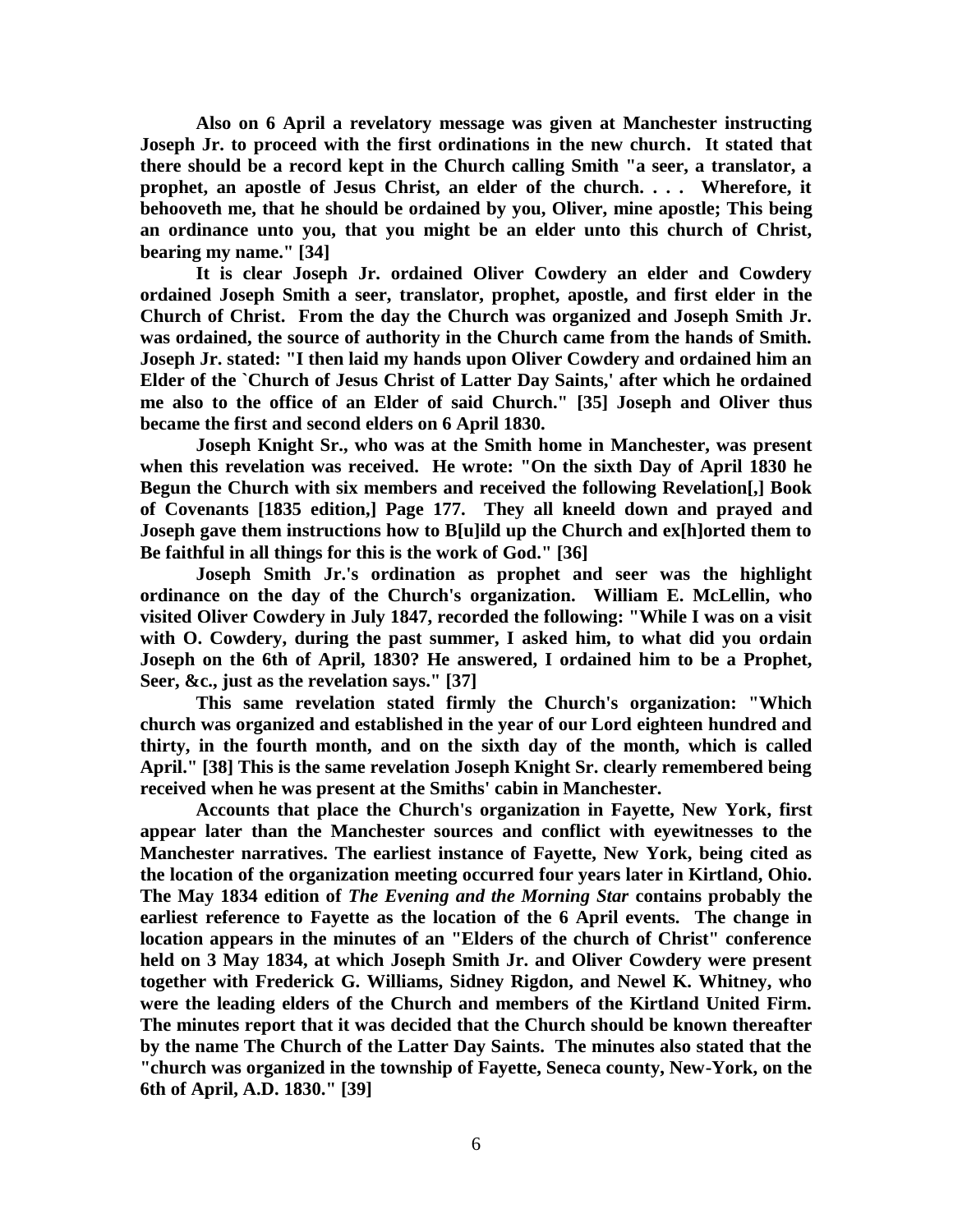**The Fayette location persists in both the introductions to the current LDS Doctrine and Covenants 21 and the RLDS Doctrine and Covenants 19, and is based in part on the 1839 manuscript history that places the location at Fayette. [40] This revelation matches Joseph Smith Jr.'s original date as to when the text was originally produced-"April 6, 1830."7[41] The 1876 edition of the LDS Doctrine and Covenants also reported that this revelation was "given at Fayette, New York," on 6 April. [42]**

**Though some interpreters may find ways of transporting believers to Fayette from Manchester, there are enormous difficulties in attempting to do the same with those who were friendly unbelievers, who were unbaptized and yet were witnesses to the events of that day. There is no documentary evidence nor any good reason to conclude that non-believers traveled from Manchester to Fayette to witness something in which they had no spiritual stake. Additionally, there is no evidence that Oliver Cowdery was at Peter Whitmer Sr.'s farm in the township of Fayette on 6 April. Neither is there any indication that David Whitmer was in Manchester on the day the Church was organized. The information that Oliver Cowdery was at the Smiths' residence comes from then non-member Joseph Knight Sr. and member Martin Harris. Harris stated that he was baptized by Cowdery. Cowdery also ordained Joseph Jr. a prophet and seer in accordance with instructions received on the organizational day.**

**Some historians have looked to David Whitmer, one of the three witnesses to the Book of Mormon, to solve the problem of the two sites for the Church's organization, but it appears that he has blended the 6 April meeting in Manchester with the June and September Church conferences held at Fayette.**

**Whitmer was supposed to have been present at the meeting held on 6 April. [43] In 1887 he wrote that on 6 April 1830 "the first error was introduced into the Church of Christ, and that error was Brother Joseph being ordained as `Prophet[,] Seer and Revelator' to the church." [44] Whitmer also wrote:**

**Now, when April 6, 1830, had come, we had then established three branches of the "Church of Christ," in which three branches were about seventy members: One branch was at Fayette, N.Y.; one at Manchester, N.Y., and one at Colesville, Pa.[sic] It is all a mistake about the church being** *organized* **on April 6, 1830, as I will show. We were as fully** *organized***-spiritually-before April 6th as we were on that day. The reason why we met on that day was this; the world had been telling us that we were not a regularly organized church, and we had no right to officiate in the ordinance of marriage, hold church property, etc., and that we should organize according to the laws of the land. On this account we met at my father's house in Fayette, N.Y., on April 6, 1830, to attend to this matter of organizing according to the laws of the land. . . . Now brethren, how can it be that the church was any more organized-spiritually-on April 6th, than it was before that time? There were six elders and about seventy members before April 6th, and the same number of elders and members after that day. [45]**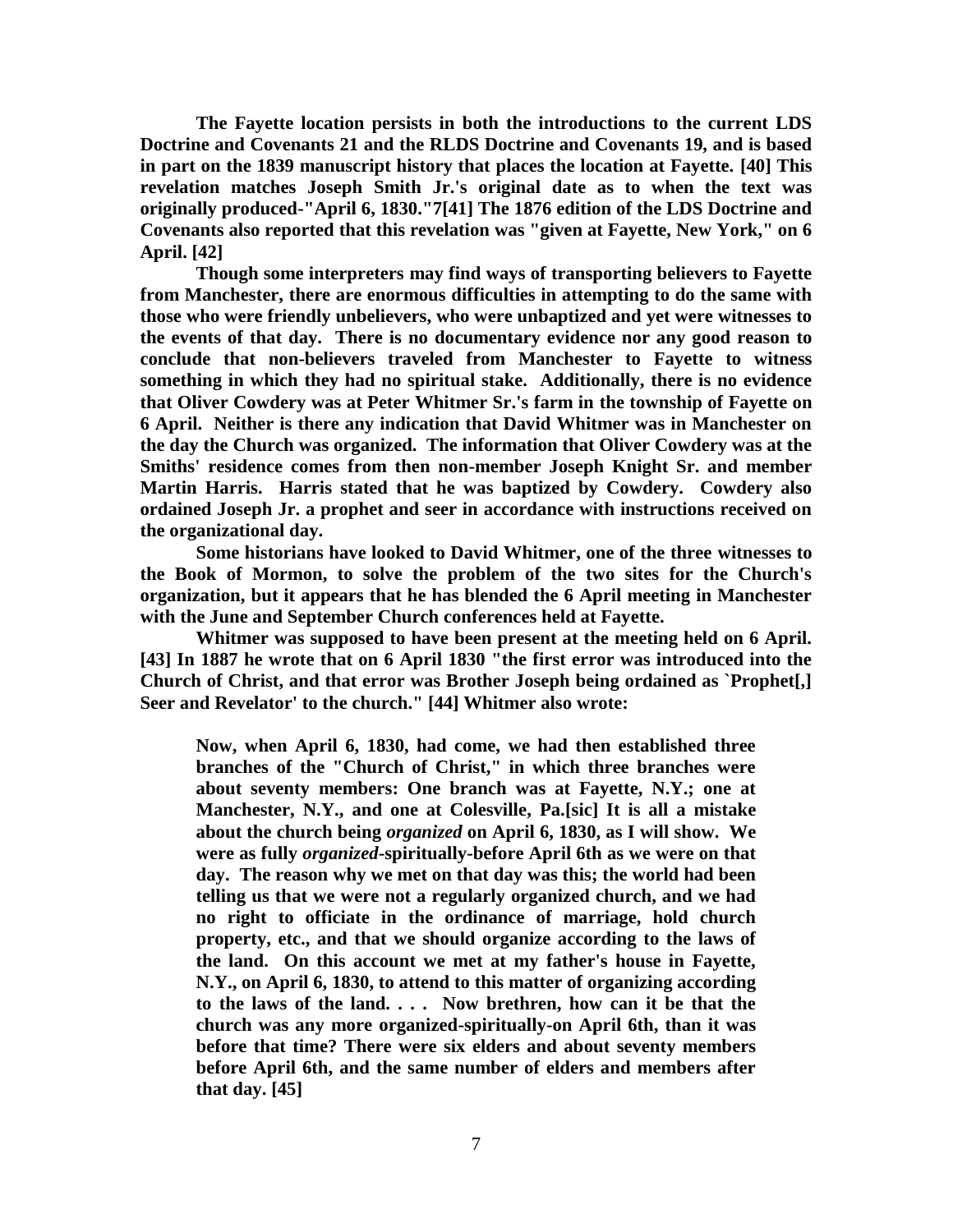**Clearly not a dependable record, David Whitmer's statement contains many factual errors. Whitmer stated that there were three branches of the church organized prior to 6 April, that there were six elders and about seventy members before that day, and that the Church was organized at least spiritually before 6 April 1830. In contrast, the Far West Record set the number of members at the time of the first conference of the Church on 9 June at twenty-seven. [46] The dates for congregations, or churches, being established in Manchester, Fayette, and Colesville, New York, does not fit Whitmer's description. Whitmer's statement that the Church was organized according to the laws of the land could ostensibly mean in accordance with the freedom of religion clause amended to the U.S. Constitution in 1791. But if his statement is interpreted to mean that the Church was organized according to the laws of the state of New York, then this is also incorrect since the Church of Christ was organized and established as an unincorporated body of believers. [47] There were no known marriages performed in New York by ministers of the new church, no property that belonged to the Church, and thus no compelling reason to organize in accordance with the laws of the land.**

**Though early Church member David Whitmer implies that he was present on the 6 April meeting, his statements describe events which occurred not on 6 April, but at his father's home at Fayette. A close examination of David Whitmer's statements and recollections reveal that at certain times he was recounting the events and the number of members and elders at the first conference of the Church held at Fayette on 9 June 1830. Edward Stevenson recorded an interview with Whitmer in January 1887, in which Whitmer mistakenly told him: "On the 6th of April, 1830, 6 elders were at Peter Whitmer's. David's father's 2 rooms were filled with members[,] about 20 from Colesville, 15 from Manchester church and about 20 from around about Father Whitmers. About 50 members and the 6 elders were present." [48] The Colesville branch of the Church was not organized until the latter part of June 1830 when baptisms commenced in the area. The earliest possible date when the Colesville church could have been represented at a conference in Fayette would have been the meeting of September 1830, the second conference of the Church.**

**Additionally, although David Whitmer has been quoted as saying that six elders were present on 6 April, he could have been recalling the later branch meeting at Fayette, not necessarily the organizational meeting in Manchester. He seems to be trying to recall the names of six members/elders who had gathered at Fayette. By 9 June 1830, at the first conference of the Church held at Fayette, the six elders are listed as: Joseph Smith Jr., Oliver Cowdery, Peter Whitmer, David Whitmer, John Whitmer, and Ziba Peterson. Four of these six received licenses on 9 June, while Joseph Smith and Oliver Cowdery probably received theirs at Manchester on 6 April. These four elders may have been ordained in April.**

**Another indication that David Whitmer was recalling a June meeting is that J. W. Chatburn, who visited Whitmer in the early 1880s, recorded that Whitmer "said that he baptized fourteen in Seneca Lake, a few days before the Church was organized. I asked his wife [Julia Ann Jolly Whitmer] if she was present when the Church was organized on April 6th, 1830. She replied, Yes; and was a baptized member at that time." [49] However, the history of the Church lists at least eleven**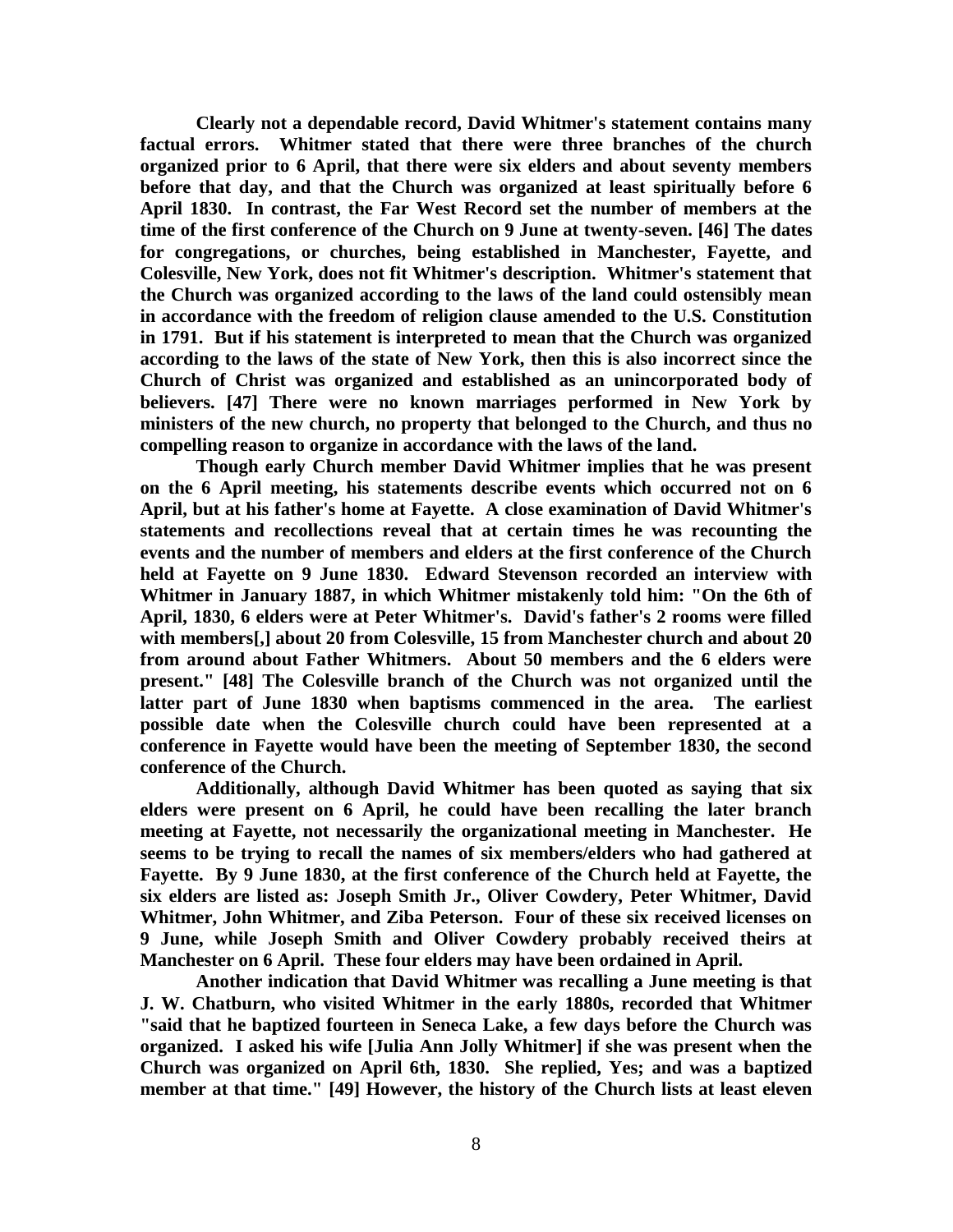**persons who were baptized on 9 June (including Whitmer's future wife Julia Jolly) by David Whitmer. [50]**

**Furthermore, the date of 6 April is incorrect since David Whitmer said there were six elders present. The only time there could have been six elders in the Church would have been prior to the 9 June 1830 meeting when Samuel H. Smith became the seventh elder of the Church. [51] Whitmer recalled these events over forty-five years later; if his statements cannot be corroborated from other earlier sources, then they must be laid aside because of insufficient evidence.**

**The confusion regarding the place where the Church was organized occurred at the same time the name of the Church (Church of Christ) was changed in 1834. Perhaps the connection between them relates to the Church's desire to relieve its financial pressures.**

**In the Book of Mormon, the simple title "Church of Christ" identifies the Church as Christ's church. [52] In 1829 Oliver Cowdery produced a document which stated that the "Church shall be called The Church of Christ." [53] Other Christian churches were also named the Church of Christ before 1829. This name adopted for Joseph's church was confirmed in a revelation given on the day of its organization. [54]**

**However, at a meeting on 3 May 1834 it was moved and seconded "that this church be known hereafter by the name of THE CHURCH OF THE LATTER DAY SAINTS." [55] It would undoubtedly take a strong reason for changing the revealed name of the Church of Christ to that of The Church of the Latter Day Saints. That Church members were called Saints and therefore followers of Christ raises the question of why Church leaders made a name change since they were already considered Saints in Joseph Smith's revelations prior to 1834. [56] Interestingly, not only was the name of the Church changed at this meeting, but it is the first known time that Fayette was stated as the location of the 6 April 1830 organizational meeting.**

**I wonder whether economic factors may have influenced the Church leaders to change the Church's name to the Church of the Latter Day Saints and to move the organizational meeting to Fayette. At the time, Church leaders were concerned about obtaining donations to pay for the debts of the United Firm, to commence work on the Kirtland Temple, and to provide funds for the forthcoming march of Zion's Camp to Missouri. Less than a month prior to these two changes the United Firm was dissolved and separated into two firms, one in Missouri and one in Kirtland, and members of the Firm in Kirtland were instructed to divide up the properties. [57] Additionally, on 5 May 1834, the land designated for the Kirtland Temple was transferred to Joseph Smith Jr. and his successor in the office of the Presidency of the Church. [58] By 1835 the identities of United Firm members were disguised in the 1835 Doctrine and Covenants by substituting pseudonyms for their given and surnames. [59] Could these actions reflect an attempt on the part of Church leaders to put off their creditors?**

**In a revelation received 23 April 1834, shortly before the change in name and location, these instructions were revealed: "Therefore, write speedily to New York, and write according to that which shall be dictated by my spirit, and I will soften the hearts of those to whom you are in debt, that it shall be taken away out of their**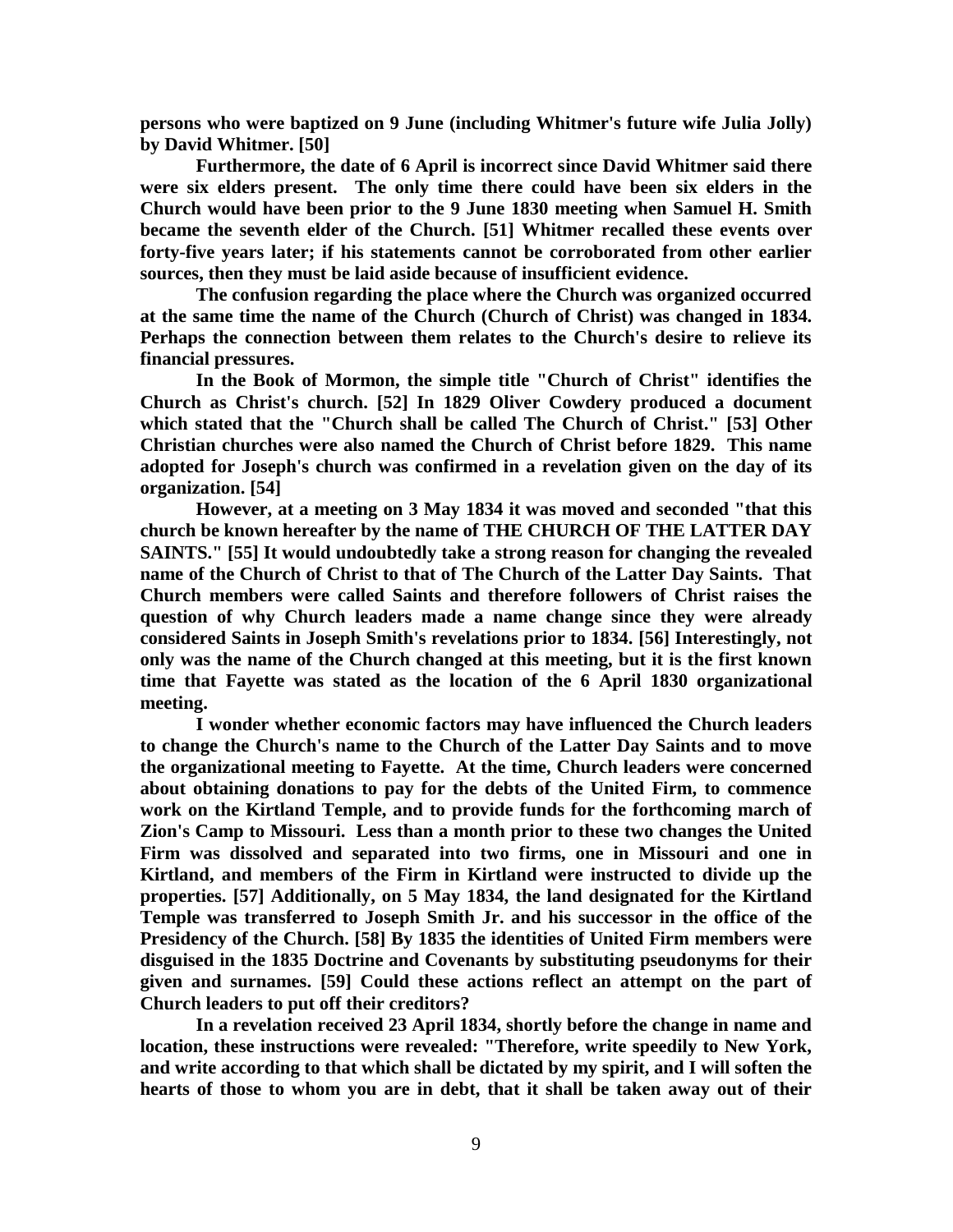**minds to bring afflictions upon you." [60] Thus the name and location may have been changed to avoid a lawsuit.**

**Unfortunately, there are no known extant letters written by Joseph Smith Jr. between 23 April and 5 May 1834, the time when he left Kirtland with Zion's Camp, and the existing evidence is too sketchy to reach any definitive conclusions. However, with this historical background historians can begin to outline a plausible motive for the name change and post facto relocation to Fayette.**

**Perhaps the change in location was the result of the community's memory combining two important events into one, not an uncommon occurrence. The date of 6 April had become important in the minds of the early Saints as well as various events at the Whitmer home.**

**On 11 April 1830, five days after the organization of the Church in Manchester, Oliver Cowdery delivered "the first public discourse." On this day the Fayette branch of the Church was organized and Oliver Cowdery performed six baptisms. [61] The Fayette branch was established the Sunday after the Manchester organizational meeting, held the previous Tuesday. There is no indication that any meeting took place in Fayette township before the 11 April Sunday service. Joseph Smith Jr. received a commandment concerning persons "who had previously been baptized" in other Christian churches, saying they would have to be rebaptized for admission into the newly founded church. [62] Like the 6 April meeting, the 11 April meeting has no extant minutes. However, the 1839 manuscript history does list baptisms performed on this day. [63] A week later, on 18 April, another baptismal service was held at Fayette where Oliver Cowdery performed seven baptisms in Seneca Lake. [64] The manuscript history for the 11 April meeting and for the 18 April baptisms lists no one baptized who lived in the Manchester/Palmyra area, so they were probably two discreet events.**

**The next meeting mentioned in the manuscript history was the first conference of the Church, which consisted of the branches of Manchester and Fayette, that was convened in the Township of Fayette on 9 June. A copy of the minutes reads: "Minutes of the first Conference held in the Township of Fayette, Seneca County, State of New York." [65] Joseph Jr. read "The Articles and Covenants of the church of Christ" which had been prepared by the elders of the church. [66] The minutes of this meeting state that they were "received by unanimous voice of the whole congregation, which consisted of most of the male members of the Church." [67] The Articles and Covenants were submitted to the Church as a confession of faith of the members of the Church of Christ. The members agreed that the statement reflected their beliefs, including the callings of Joseph Smith and Oliver Cowdery, the Book of Mormon, and what were to be the beliefs and practices of the infant church. The members accepted the Articles and Covenants by raising their hands. This important document refers to events which took place two months earlier at Manchester: "Which commandments were given to Joseph, who was called of God and ordained an apostle of Jesus Christ, an elder of this church; And also to Oliver, who was also called of God an apostle of Jesus Christ, an elder of this church, and ordained under his hand." [68] By their ordinations as the first two elders at the 6 April 1830 meeting, Joseph Smith and Oliver Cowdery were apostles of Jesus Christ. [69]**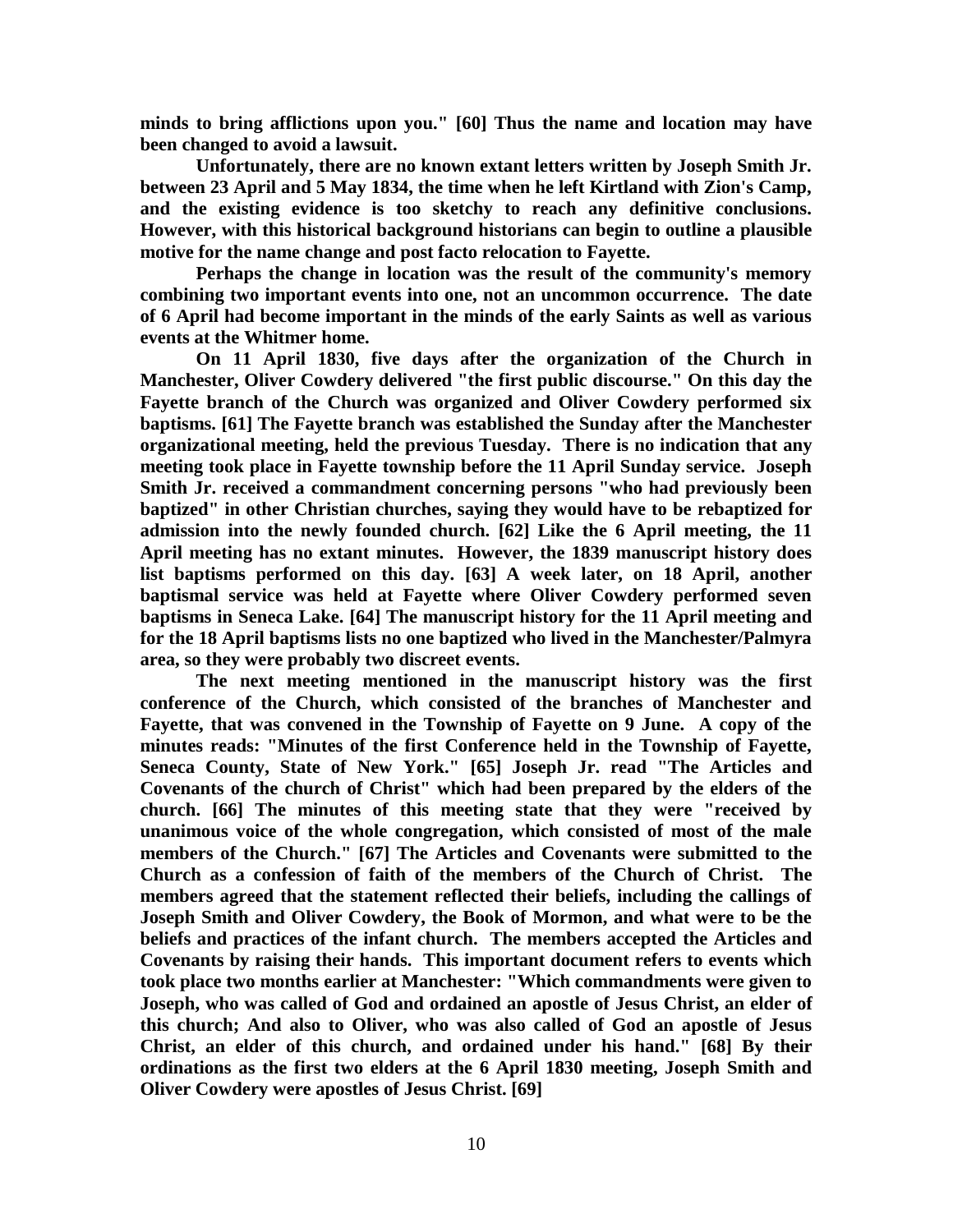**At the time of the first Fayette conference of the newly founded church, prospective members from Manchester Township were baptized after the conference. They were: Jerusha Smith (Hyrum Smith's wife), Katherine Smith, William Smith, Don Carlos Smith, Peter Rockwell, Caroline Rockwell, and Electa Rockwell (children of Sarah W. Rockwell). [70]**

**Perhaps another reason for the change of the location of the Church's organizational meeting to Fayette was that the events which happened in Fayette were considered of greater importance to the Church as a whole. For instance, the writing and acceptance of the Articles and Covenants, the issuing of licenses for lay ministers to preach, and the meeting of the first conference of the Church became key events as time passed and the meeting became sacred time for the community. While it was known and published until 1833 that the Church was organized in Manchester, the important fact from the beginning was that the actual date of that meeting was 6 April 1830. Some of the licenses for those holding offices in the Church were written on 9 June and give the date of 6 April as the date the Church was organized and established. [71] In fact, all known licenses written during the early years of the Church, while giving the date of 6 April 1830 as the day the Church was organized, give no location for the events of the day.**

**Although the location of Manchester as the place for the 6 April meeting had been published in both** *The Evening and the Morning Star,* **A Book of Commandments, and in pamphlets, letters, and books by many writers, Joseph Smith's 1839 manuscript history was written as though the 6 April meeting was held at the house of Peter Whitmer Sr., who lived in Fayette Township. Later, while residing in Nauvoo, Illinois, in 1842, Joseph used Orson Pratt's 1840 pamphlet for wording in a letter to John Wentworth. Pratt had originally obtained much of his basic material from Joseph Smith. As published in the** *Times and Seasons,* **Smith's letter to Wentworth is the same as the pamphlet except the word "first" was added to what Pratt had earlier published. The letter states, "On the 6th of April, 1830, the `Church of Jesus Christ of Latter-Day Saints,' was first organized in the town of Manchester, Ontario co., state of New York." [72] In 1844, this Wentworth letter was used for a history published by Daniel Rupp. [73] But then in 1848 the Manchester reference in Orson Pratt's pamphlet** *Remarkable Visions* **was changed to Fayette to agree with Smith's history. [74]**

**The context of Joseph Smith's history concerns organization and ordination. In his history, Smith stated, "we met together for that purpose, at the house of the above mentioned Mr [Peter] Whitmer [Sr.]." This follows the earlier location change made in 1834. Smith's compiled history states: "I then laid my hands upon Oliver Cowdery and ordained him an Elder of the `Church of Jesus Christ of Latter Day Saints'," [75] a Church name not used until 1838. At the beginning of the manuscript history is written, "In this history I will present the various events in relation to this Church in truth and righteousness as they have transpired or as they at present exist, being now the eighth year since the organization of said Church." [76] Perhaps this statement unknowingly explains the difference of location in the manuscript history. The real event occurred in Manchester, but following the 1834 change of location and two changes in the name of the Church (one in May 1834 and the other in April 1838), "the various events" were told in the perspective "as they**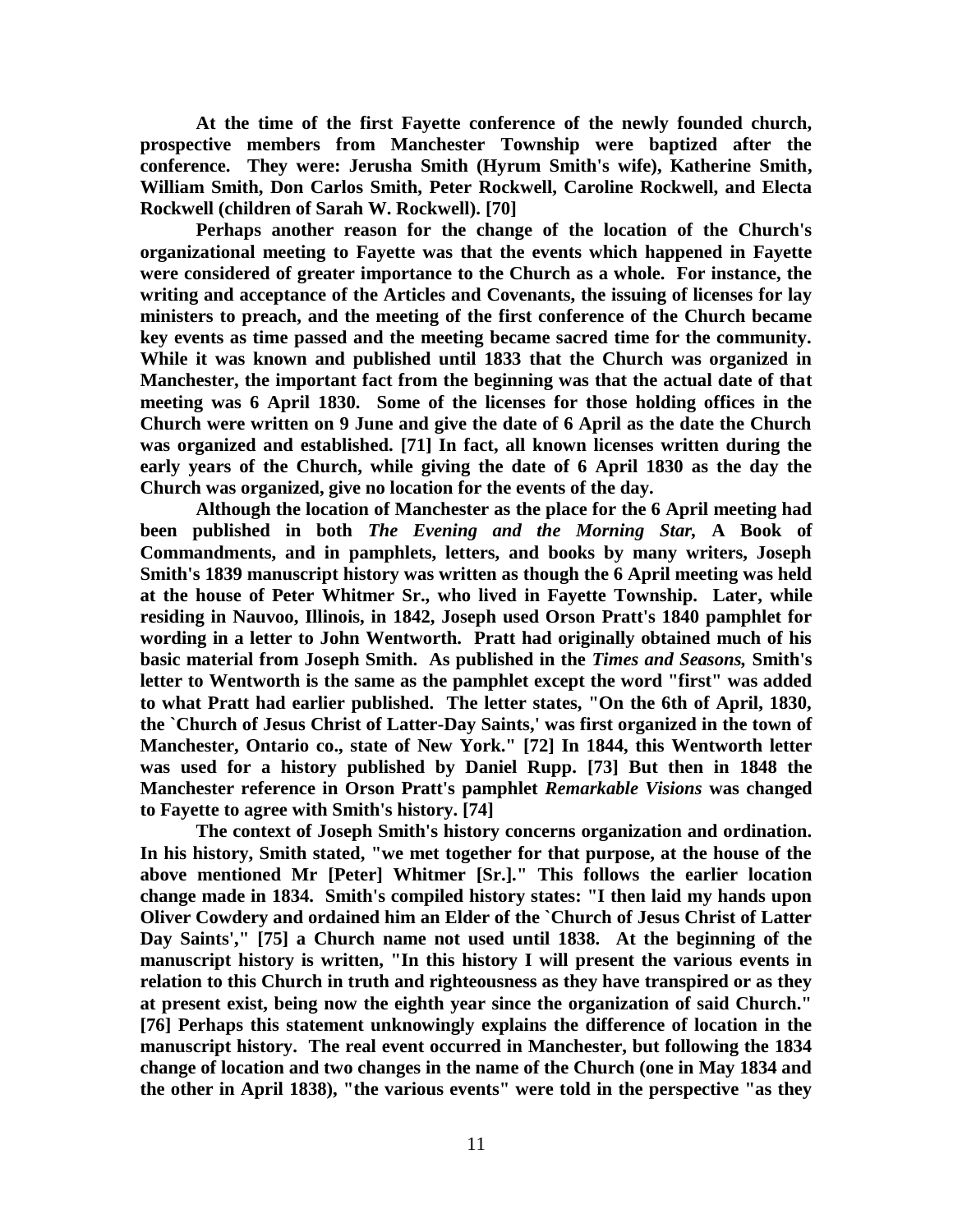**at present exist," meaning as they were being told in 1838-39 when the history commenced. While no statement clearly explains why the post facto change in location was made, Joseph Smith's history does account for the reference to Whitmer's home.**

**The revelation instructing Oliver Cowdery to ordain Joseph Smith and designating Cowdery to be "the first preacher of this church" was given on 6 April 1830. [77] Besides this particular revelation of 6 April, the strongest evidence that the meeting and baptisms on the founding day of the Church took place in Manchester comes, as has been previously noted, from eyewitnesses who were there whether or not they became members of the Church. Joseph Knight Sr. drove the wagon that transported Joseph Jr. to Manchester. Lucy Smith, with her husband Joseph Sr., were residents of the township of Manchester. Lucy indicates that her son arrived home and preached to them and that she witnessed her husband's baptism. Martin Harris was also baptized on 6 April. Harris lived in Palmyra, the next township north of Manchester. Oliver Cowdery, who was at the organizational meeting, had been living in the Smith home while the Book of Mormon was being published.**

**Sarah Rockwell, a neighbor who lived in Manchester, was baptized on 6 April, and this was witnessed by another neighbor of the Smith family, C. R. Stafford. Benjamin Saunders was also present when Joseph Sr. was baptized. All indications are that none of the Manchester township residents traveled to the township of Fayette on 6 April, and all those who were in any way acquainted with the events that occurred on 6 April 1830 were in no other location except Manchester. There is no indication of any lengthy travel of the participants except probably Martin Harris who would have come from his home in Palmyra. Benjamin Saunders, while a friend of the Smiths, said that he was not interested in the story of the gold plates. Saunders heard Joseph Jr. explain the story to family members in the fall of 1827 and probably would not have traveled to Fayette (a distance of at least twenty-five miles from Manchester-a fifty-mile round trip) only to witness a few baptisms.**

**Because the events of 6 April were mentioned by actual participants, including non-member eyewitnesses, we can be reasonably confident that the meeting took place in Manchester, not Fayette. While present at the organization of the Church in the township of Manchester on 6 April 1830, Joseph Knight Sr. did not go forward to be baptized. But the following revelation was received for him:**

**A Revelation to Joseph (K.,)** *given in Manchester,* **New York,** *April 6, 1830.* **Be[h]old I manifest unto you by these words, that you must take up your cross, in the which you must pray vocally before the world, as well as in secret, and in your family, and among your friends, and in all places. And behold it is your duty to unite with the true church, and give your language to exhortation continually, that you may receive the reward of the laborer. Amen. [78]**

**Although Joseph Knight Jr. said his father did not attend the 6 April 1830 meeting, [79] the date, place, and text of this revelation for Father Knight, plus his own**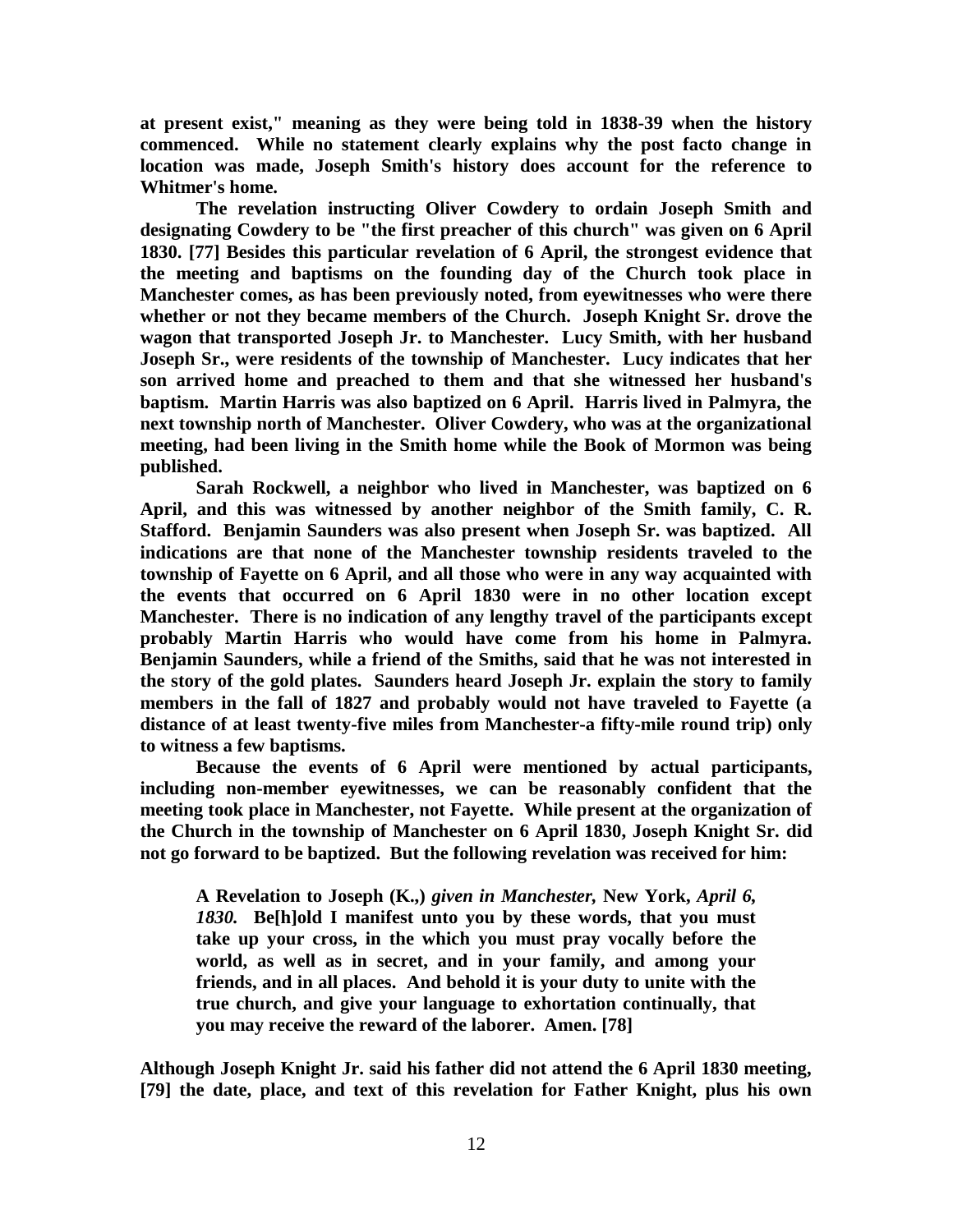**personal recollection, indicates that he was present at the meeting. [80] A revelation on 6 April was also received for Joseph Sr.:**

**A Revelation to Joseph, the father of Joseph, given in Manchester, New-York, April 6, 1830. Behold I speak a few words unto you, Joseph: for thou also art under no condemnation, and thy calling also is to exhortation, and to strengthen the church. And this is thy duty from henceforth and forever. Amen. [81]**

**Revelations were similarly given to Oliver Cowdery, Hyrum Smith, and Samuel H. Smith on this day at Manchester. [82]**

**Thus some of the events at Manchester on 6 April 1830 included the baptism of four persons, prayer, confirmation by the laying on of hands for the gift of the Holy Ghost, administration of the sacrament of the Lord's Supper, ordination of Joseph Smith Jr. as a prophet and first elder (apostle) and Oliver Cowdery as an elder (apostle) in the Church of Christ, and six revelations, including one confirming the events of that day in Manchester. This latter revelation gave further directions to Church members concerning their founder Joseph Smith Jr. in the following words:**

**Being inspired of the Holy Ghost to lay the foundation thereof, and to build it up unto the most holy faith; Which church was organized and established, in the year of our Lord eighteen hundred and thirty, in the fourth month, and on the sixth day of the month, which is called April. Wherefore, meaning the church, thou shalt give heed unto all his words, and commandments, which he shall give unto you, as he receiveth them, walking in all holiness before me . . . [83]**

**Of the two traditions—one placing the organization in Manchester, the other in Fayette-the Manchester location occupies the earliest stratum of documentation and is reinforced by crucial eyewitness accounts from Mormons and non-Mormons alike. The baptisms, the founding meeting, the ordinations of Joseph Smith and Oliver Cowdery, and the revelations of 6 April 1830 all took place in Manchester. Despite this, Fayette was the site of the first three Church conferences: 9 June 1830, 26 September 1830, and 2 January 1831, as well as the organization of the Fayette branch of the Church on 11 April 1830. [84] For these important conferences, Peter Whitmer Sr.'s log home and farm should retain fundamental historical and sentimental position in Smith's Church of Christ, but not for the location of its organization.**

 $\overline{a}$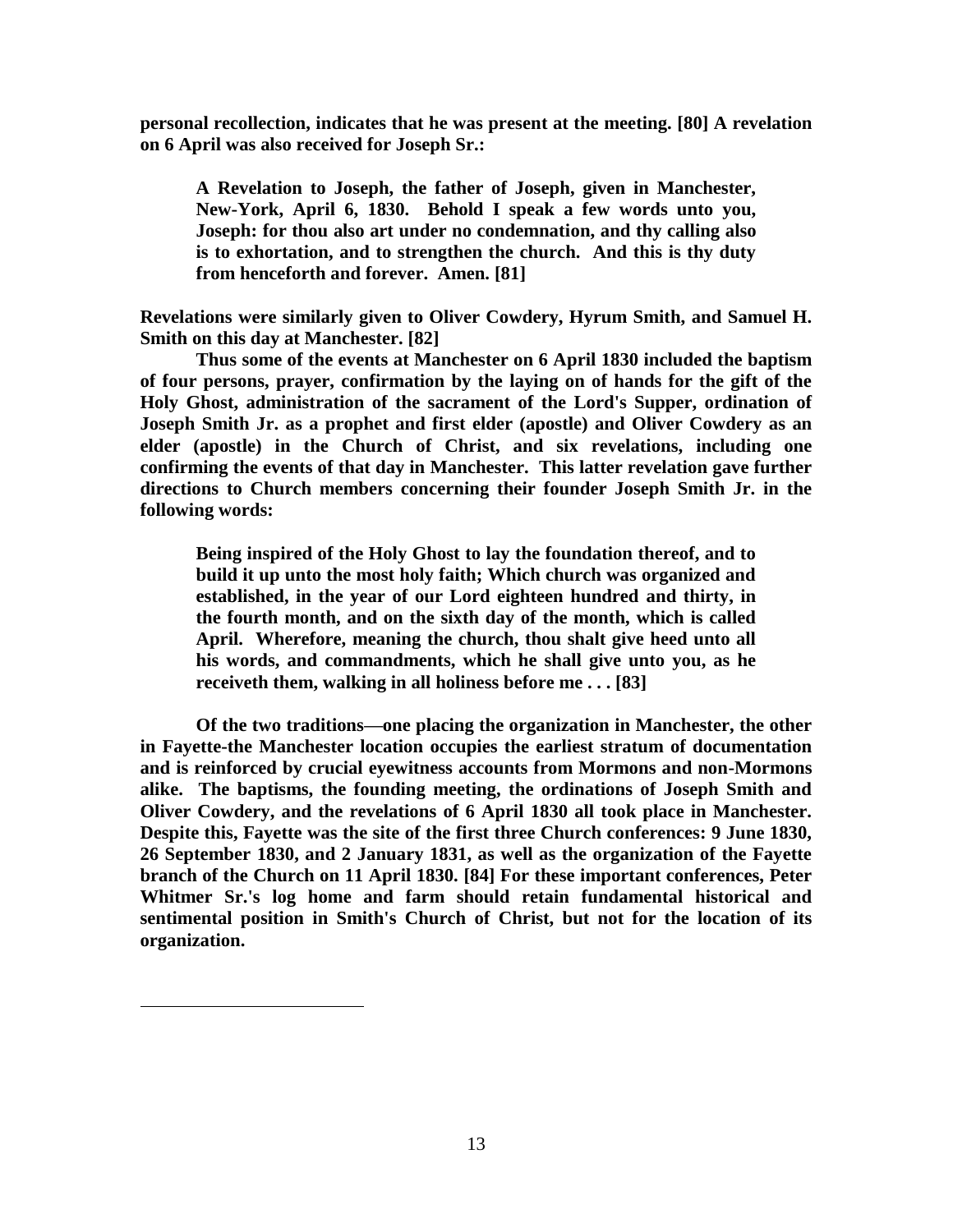## **Additional information**

 $\overline{a}$ 

**In 2009 the Church Historian's Press published a manuscript that was associated with the printing of the Book of Commandments. [85] The record was started by John Whitmer who had been appointed as Church Historian. This manuscript is known as the Book of Commandments and Revelations (BCR) and is housed in the Church History Library. On page 28 of the manuscript is recorded a copy of a revelation received by Joseph Smith Jr. which is now LDS D&C 21. The introductory background copied included the words:**

**A Revelation to Joseph the Seer by way of commandment to the Church given at Fayette Seneca County State of New York**

**The reference to Fayette is an anomaly. This is the only known reference to Fayette, New York for the date of this particular revelation given on 6 April 1830. When preparing the revelations for publication many of John Whitmer's headings were revised for the printing of the Book of Commandments. Oliver Cowdery was present when the church was organized and he assisted William W. Phelps in printing the Book of Commandments. The heading of chapter twenty-two reads:**

**A Revelation to Joseph, given in Manchester, New-York, April 6, 1830.**

**The location was mentioned as Manchester and not Fayette. This is in line with other copies of revelations associated with individuals who were present at the church organization on Tuesday, 6 April 1830. The other five revelations received on that day list the location as Manchester, Ontario County, New York (BCR, 29- 30). The Book of Commandments chapters 17-21 were printed with the heading "given in Manchester, New-York, April 6, 1830." Whatever reasons that may be given of why Fayette was included when John Whitmer recorded his copy, it is clear that this was corrected for the Book of Commandments and that Manchester should be considered the accurate location of church organization.**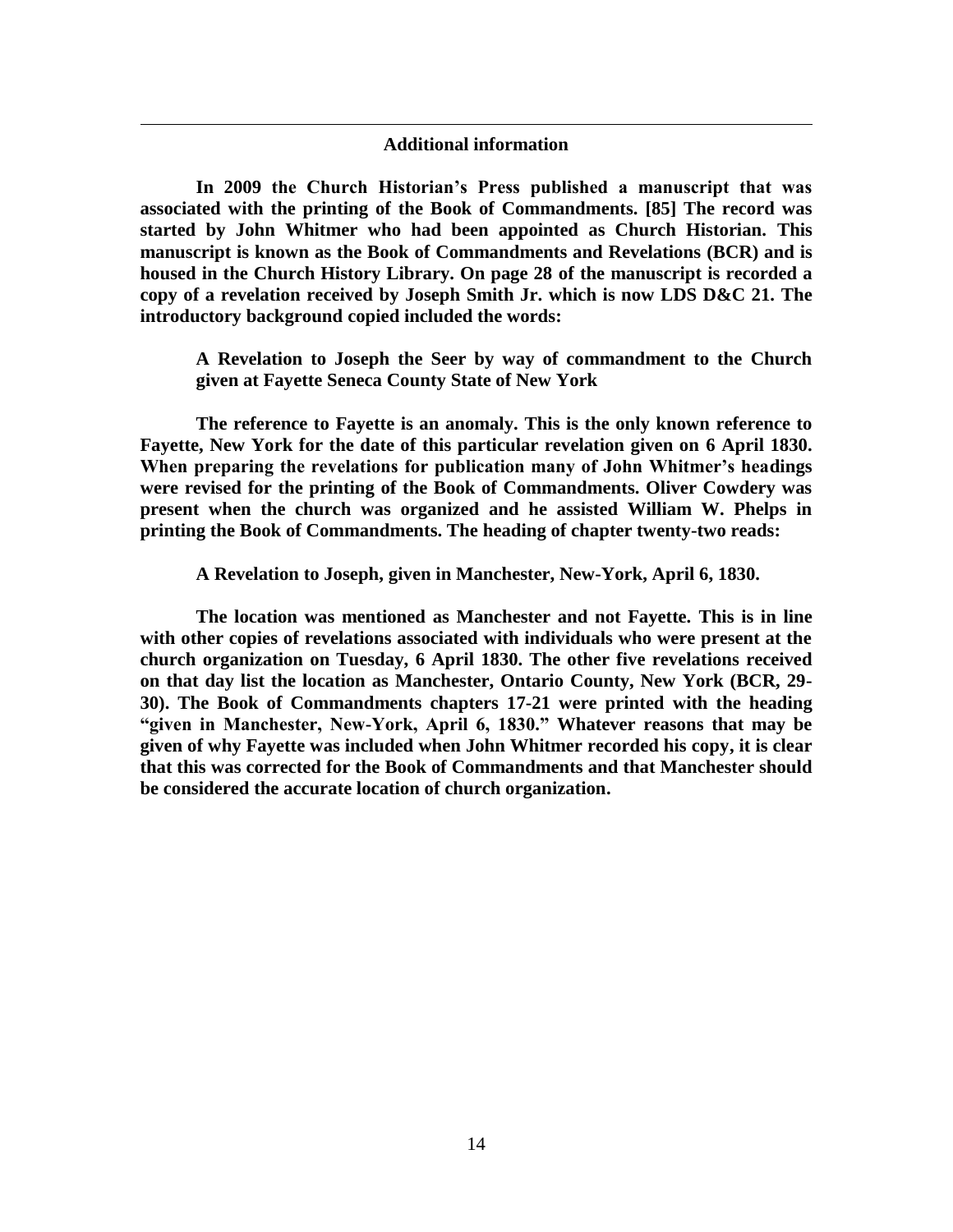## **NOTES**

**1** *Doctrine and Covenants Student Manual* **(Salt Lake City: The Church of Jesus Christ of Latter-day Saints, 1981), 43;** *Church History in the Fullness of Times* **[Religion 341-43], (Salt Lake City: The Church of Jesus Christ of Latter-day Saints, 1989), 67; John K. Carmack, "Fayette: The Place the Church was Organized,"**  *Ensign* **19 (February 1989): 15-19; Vivian Paulsen, "A Day Chosen by the Lord,"**  *The Friend* **19 (August 1989): 40-41; and Howard W. Hunter, "The Sixth Day of April, 1830,"** *Ensign* **21 (May 1991): 63-65.**

**2** *A Book of Commandments, for the Government of the Church of Christ, Organized According to Law, on the 6th of April, 1830.* **(Zion [Independence, Missouri]: W. W. Phelps & Co., 1833), chapter 9:17 (cited hereafter as BC); also in LDS Doctrine and Covenants 10:67-68 (cited hereafter as D&C, and RLDS Doctrine and Covenants 3:16 (cited hereafter as RD&C). See also BC 15:1.**

**3 Dean Jessee, "Joseph Knight's Recollection of Early Mormon History,"** *Brigham Young University Studies* **17 (Autumn 1976): 36, cited hereafter as** *BYU Studies***. The Joseph Knight Sr. account was written after September 1835 and before his death in February 1847, and is located in the Historical Department of the Church of Jesus Christ of Latter-day Saints, Salt Lake City, cited hereafter as LDS Archives. Minimal punctuation and editing have been added to clarify the account. The spelling is retained as in the original manuscript.**

**4 H. Michael Marquardt, "Early Texts of Joseph Smith's Revelations,"** *Restoration* **1 (July 1982): 8-11.**

**5 BC 17-22.**

 $\overline{a}$ 

**6 BC 17-21; 1835 D&C 45; D&C 23; RD&C 21.**

**7 BC 17-22;** *The Evening and the Morning Star***, (Independence, MO), 1 (March 1833): 4.**

**8** *The Evening and the Morning Star* **1 (April 1833): 4; see also** *Evening and Morning Star***, (Kirtland, OH) reprint, (April 1833, published June 1836), 167.**

**9** *The Evening and the Morning Star* **1 (January 1833): 1 and (March 1833): 4.**

**10 Brigham Young Journal, 1843, LDS Archives.**

**11 J[onathan] B. Turner,** *Mormonism in All Ages* **(New York: Platt & Peters, 1842), 22.**

**12 "Joseph Knight's Recollection,"** *BYU Studies* **17 (Autumn 1976): 37.**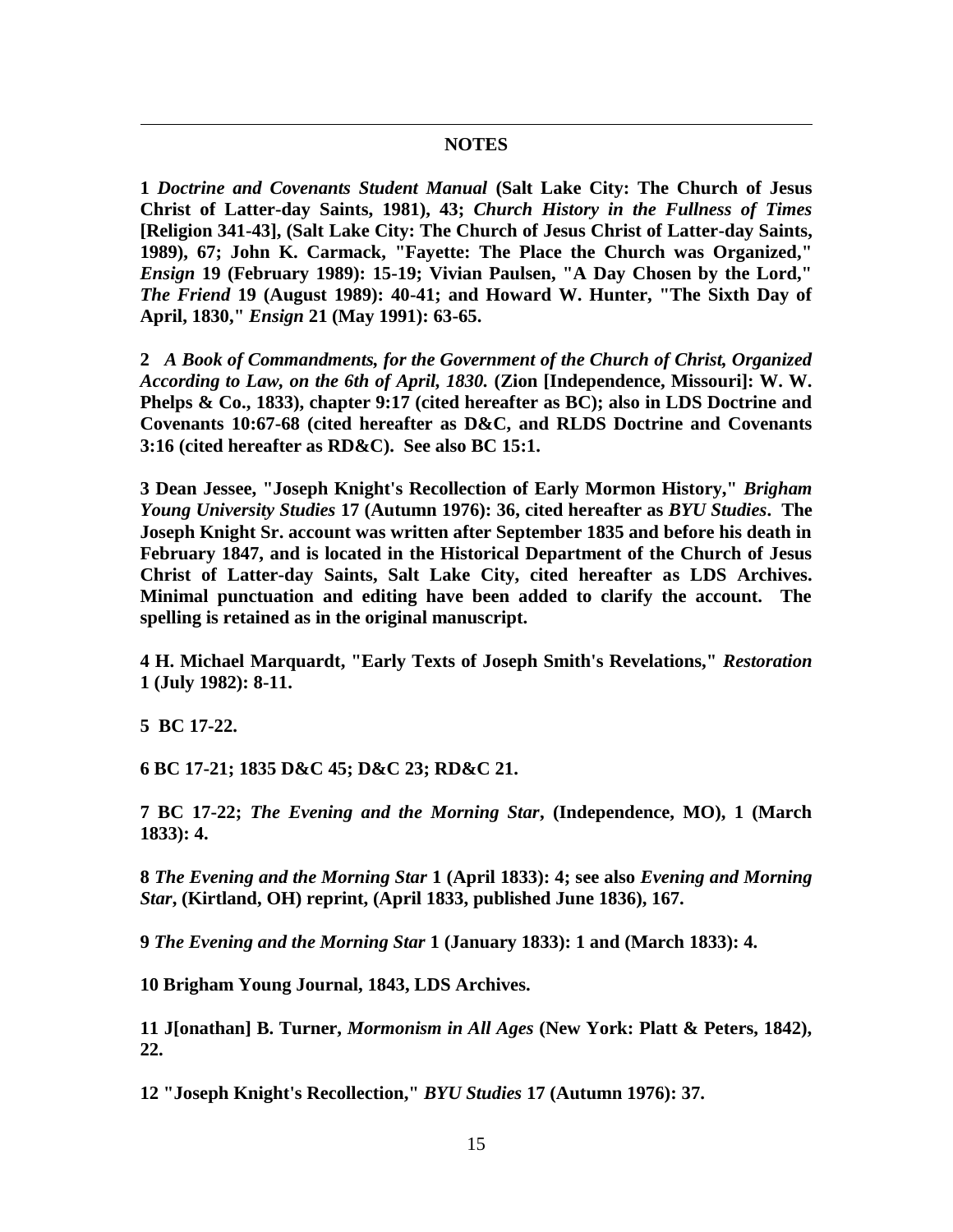**13** *The Ensign of Liberty***, (Kirtland, OH) 1 (March 1847): 2. William E. McLellin in his list includes Lucy Smith and Martin Harris.**

 $\overline{a}$ 

**14 For various lists see Scott G. Kenney, ed.,** *Wilford Woodruff's Journal***, typescript, 1833-1898, 9 vols, 1983-85, (Midvale, UT: Signature Books), 5:239-40, 18 November 1858, original in LDS Archives; copy of a statement dated 11 August 1862 in Manuscript History of the Church, Book A-1, between pages 36 and 37, LDS Archives; see also** *History of the Church of Jesus Christ of Latter-day Saints***, B. H. Roberts, ed. (Salt Lake City: Deseret Book, 1959), 1:76, fn, (cited hereafter as**  *History of the Church***) letter of Edward Stevenson to Orson Pratt, 23 December 1877, LDS Archives;** *Ensign* **10 (June 1980): 44-45 and** *Ensign* **10 (October 1980): 71.**

**15 Lucy Mack Smith, Preliminary Manuscript, LDS Archives; 1830 Assessment Records of Manchester, NY, dated 5 July 1830, original in Ontario County Historical Society, Canandaigua, NY.**

**16 William Smith,** *William Smith on Mormonism* **(Lamoni, IA: Herald Steam Book and Job Office, 1883), 14.**

**17 Nathan Pierce Docket Book, 1827-1830, (8 June 1830), facing page 77, located at Manchester Town Office.**

**18 Lucy Mack Smith, Preliminary Manuscript. Lucy Smith dictated her history in 1844-45. The spelling is retained as in the manuscript, punctuation added.**

**19** *Naked Truths About Mormonism* **1 (Oakland, CA: January 1888): 3, original publication in the Yale University Library.**

**20 "Joseph Knight's Recollection,"** *BYU Studies* **17 (Autumn 1976): 36-37.**

**21** *Naked Truths About Mormonism* **1 (January 1888): 3.**

**22 Interview of Martin Harris by Edward Stevenson, 4 September 1870, LDS Archives.**

**23 Interview of Benjamin Saunders, 1884, P 19, Box 2, Folder 44, Library-Archives of the Reorganized Church of Jesus Christ of Latter Day Saints, Independence, MO.**

**24 "Joseph Knight's Recollection,"** *BYU Studies* **17 (Autumn 1976): 37.**

**25** *New York Herald***, 25 June 1893. A photograph of Crooked Brook was taken by George Edward Anderson in 1907, see** *Birth of Mormonism in Picture* **(Salt Lake City: Deseret Sunday School Union, ca. 1909), 61 and** *Ensign* **8 (November 1978): 53.**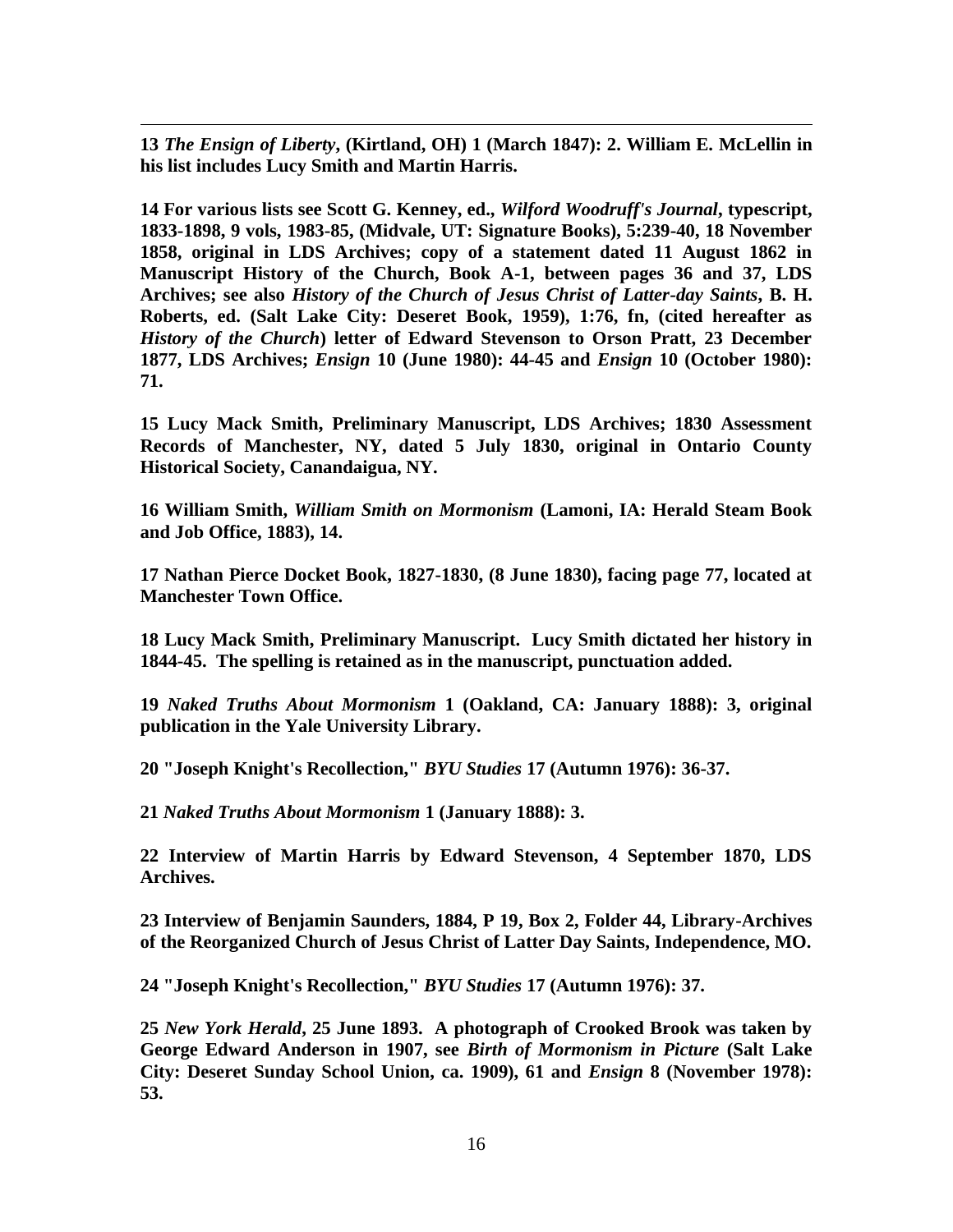**John H. Pratt in Charles F. Milliken's** *A History of Ontario County, New York and Its People* **(New York: Lewis Historical Publishing Co., 1911), 1:418.**

**U.S. Census, Manchester, Ontario County, N.Y., 1830, 169-70.**

 **BC 22; D&C 21; RD&C 19; Preliminary Draft to History, 1839, in** *The Papers of Joseph Smith***, Dean C. Jessee, ed. (Salt Lake City: Deseret Book, 1989), 1:241-42, Manuscript History, A-1, 37; History of the Church 1:78.**

 *Times and Seasons* **4 (15 November 1842): 12. This and subsequent pub-lications make Sister Rockwell's first initial an "A."**

**Jessee,** *The Papers of Joseph Smith***, 1:243 fn 1.**

**Jessee, 1:244.**

 $\overline{a}$ 

**Manuscript History, A-1, 38; Jessee, 1:303-304.**

**"Joseph Knight's Recollection,"** *BYU Studies* **17 (Autumn 1976): 37.**

**BC 22:1, 13-14; D&C 21:1, 10-11; RD&C 19:1a, 3b.**

 **Manuscript History, A-1, 37;** *History of the Church* **1:77-78. The proper name of the Church in 1830 was the Church of Christ.**

 **"Joseph Knight's Recollection,"** *BYU Studies* **17 (Autumn 1976): 37. The revelation is Section 46 in the 1835 Doctrine and Covenants; D&C 21; RD&C 19. This document, published in the 1835 Doctrine and Covenants on 177-78, included no mention of where it was received.**

**William E. McLellin, ed.,** *The Ensign of Liberty* **1 (December 1847): 42.**

**BC 22:3; D&C 21:3; RD&C 19:1c.**

 *The Evening and the Morning Star***, 2 (May 1834): 160. See History of the Church 2:62-63.**

**Manuscript History, A-1, 37; Jessee, 1:303.**

**BC 22:1; 1835 D&C 46; D&C 21; RD&C 19.**

 **See 1876 D&C 21. The designation "at Fayette" first appeared in RD&C 19, in 1952, probably based on the LDS D&C.**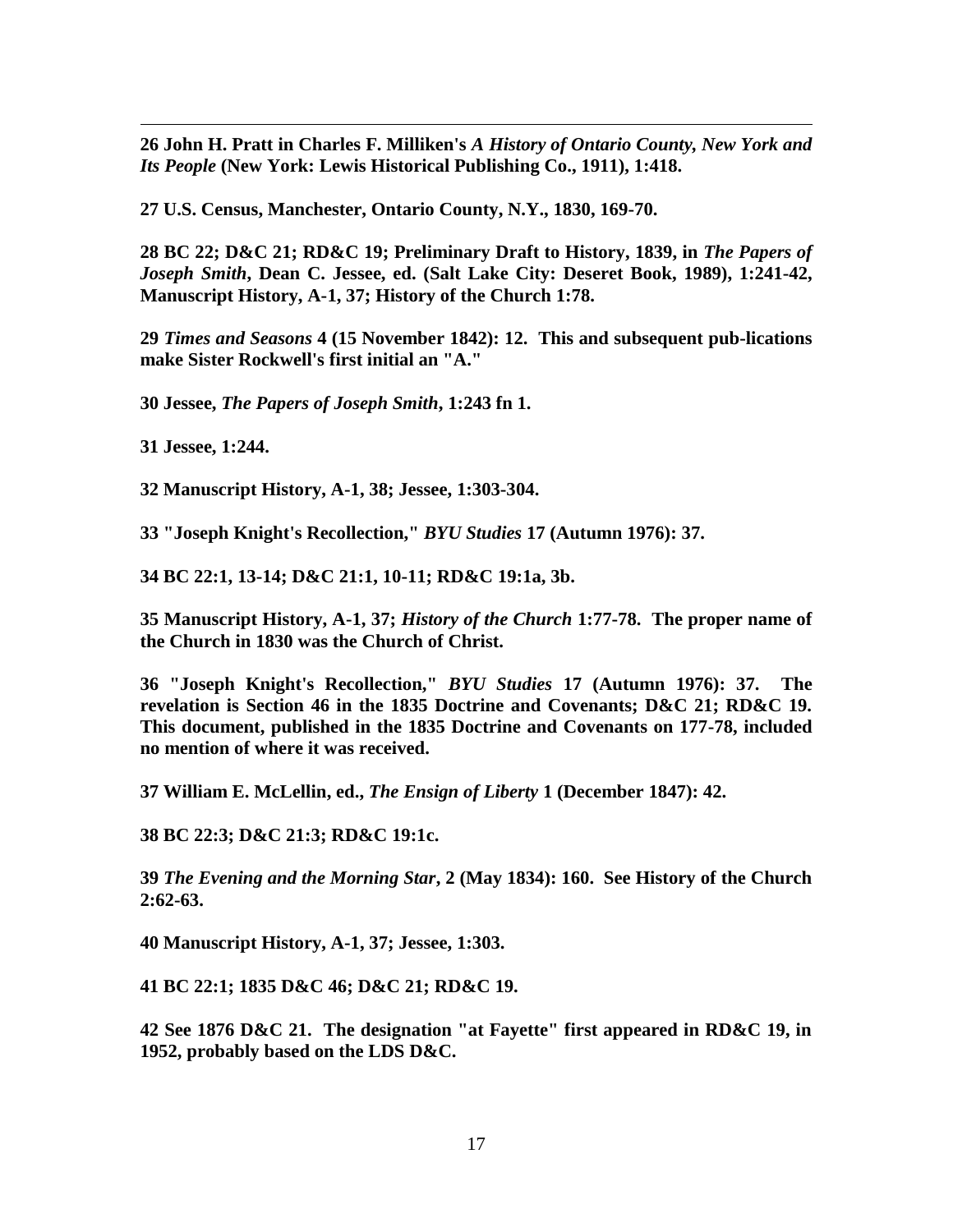**43 Carmack, "Fayette: The Place the Church was Organized," 19, and Jessee, 1:242 fn 2.**

**44 David Whitmer,** *An Address to All Believers in Christ* **(Richmond, MO, 1887), 33.**

**45 Whitmer, 33, emphasis in original.**

 $\overline{a}$ 

**46 Donald Q. Cannon and Lyndon W. Cook, eds.,** *Far West Record: Minutes of The Church of Jesus Christ of Latter-day Saints, 1830-1844* **(Salt Lake City: Deseret Book, 1983), 3, cited hereafter as Far West Record.**

**47 There is no evidence of a legal incorporation of the Church of Christ in the State of New York. State incorporation required a fifteen-day announcement period before the meeting to incorporate and neither at Manchester nor Fayette was there that much time available before the 6 April meeting.**

**48 Edward Stevenson Journal, 2 January 1887, LDS Archives, as quoted in**  *Illustrated Stories from Church History* **(Provo, UT: Promised Land Publications, 1973), 2:51.**

**49** *The Saints' Herald* **29 (15 June 1882): 189.**

**50 Manuscript History, A-1, 42;** *History of the Church* **1:86. The history mentions that Whitmer performed a baptism in May 1830, see** *History of the Church***, 1:84.**

**51** *Far West Record***, 1.**

**52 For the name of the Church in the two Books of Mormon, see LDS Mosiah 18:17, RLDS 9:49, LDS 3 Nephi 26:21, RLDS 12:13, LDS 3 Nephi 28:23, RLDS 13:36, LDS 4 Nephi 1:1, 26, 29, RLDS 1:1, 28, 31, LDS and RLDS Moroni 6:4.**

**53 "A commandment from God unto Oliver," LDS Archives.**

**54 BC 22:14; D&C 21:11; RD&C 19:3b.**

**55** *The Evening and the Morning Star* **2 (May 1834): 160;** *History of the Churc***h 2:62- 63.**

**56 For various arguments favoring the name change, see Oliver Cowdery,** *The Evening and the Morning Star* **2 (May 1834): 158-159; 2 (June 1834): 164-65; John Smith to Elias Smith, 19 October 1834, George Albert Smith Family Papers, MS 36, Box 1, folder 12, Special Collections, Marriott Library, University of Utah, Salt Lake City; Thomas B. Marsh to Wilford Woodruff,** *Elders' Journal* **1 (July 1838): 37. See revelatory texts in the D&C for examples of members of the Church of Christ called Saints and disciples prior to May 1834.**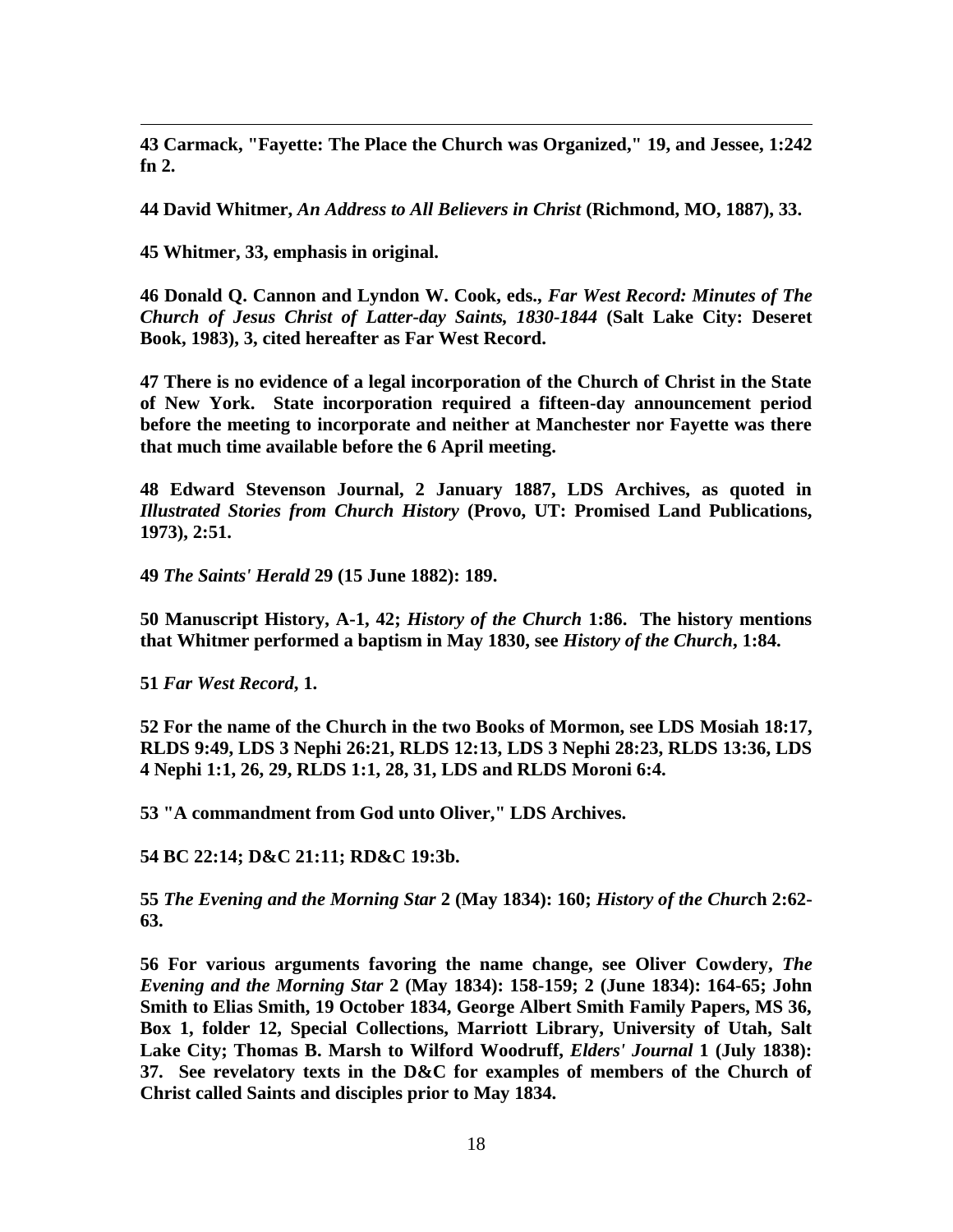**57 "Kirtland Revelations" Book, 102-05, LDS Archives; D&C 104:19-59; RD&C 101:3-10.**

**58 See for example the deed recorded in Geauga Deed Records, Book 18:478-479, Geauga County, Ohio; microfilm no. 0020237, Family History Library, Salt Lake City.**

**59 See 1835 D&C 75, 86, 93, 96, and 98.**

**60 "Kirtland Revelations" Book, 107; D&C 104:81; RD&C 101:13d.**

**61 Manuscript History, A-1, 39;** *History of the Church* **1:81. See also BC 22:15; D&C 21:12; RD&C 19:3c.**

**62 BC 23:1; D&C 22 heading; RD&C 20 heading.**

**63 Manuscript History, A-1, 39;** *History of the Church* **1:81.**

**64 Manuscript History, A-1, 39;** *History of the Church* **1:81.**

**65** *Far West Record***, 1.**

 $\overline{a}$ 

**66 BC 24:12; D&C 20:16; RD&C 17:3d.**

**67** *Far West Record***, 1.**

**68 BC 24:3-4; D&C 20:2-3; RD&C 17:1b.**

**69 D&C 24:32; D&C 20:38; RD&C 17:8b.**

**70 Manuscript History, A-1, 42;** *History of the Church* **1:86. The name Porter Rockwell was written in the 1839 draft history. See Jessee,** *The Papers of Joseph Smith***, 1:246, 250, 309. Orrin Porter Rockwell was sixteen years old at the time of his baptism. In the 1820 Farmington and 1830 Manchester census records there is only one member of the Orin and Sarah Rockwell family in the age bracket of their son Porter. Consequently there is no "Peter" Rockwell who could have been baptized.**

**71 Three examples of early licenses are: John Whitmer's elder license and Christian Whitmer's teacher license, 9 June 1830, Coe Collection, Yale University; Joseph Smith Sr.'s priest license, 9 June 1830 and Edward Partridge's elder license, 15 December 1830, LDS Archives.**

**72** *Times and Seasons* **3 (1 March 1842): 708. This was later changed to Fayette. See History of the Church 4:538.**